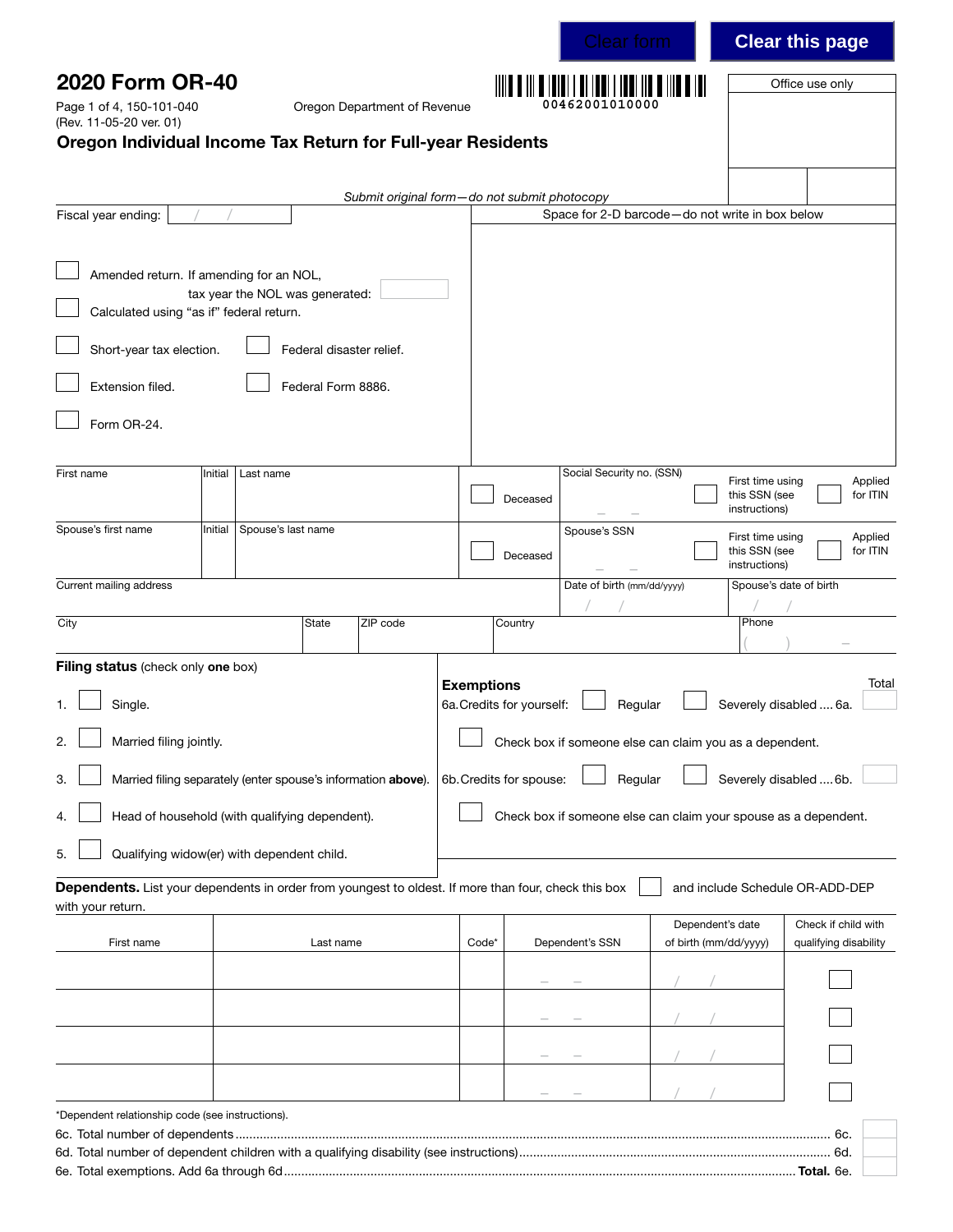## Clear this page

# 2020 Form OR-40

Page 2 of 4, 150-101-040 Cregon Department of Revenue

## **00462001020000**  $\mathbb{H}$

| Name | SSN |               |        |  |
|------|-----|---------------|--------|--|
|      |     | $\frac{1}{2}$ | $\sim$ |  |

#### Note: Reprint page 1 if you make changes to this page.

#### Taxable income

(Rev. 11-05-20 ver. 01)<br>Name

|    | Federal adjusted gross income from federal Form 1040, 1040-SR, and 1040-NR, line 11; |  |
|----|--------------------------------------------------------------------------------------|--|
|    |                                                                                      |  |
| 8. |                                                                                      |  |
|    |                                                                                      |  |
|    |                                                                                      |  |

#### **Subtractions**

|  | .001 |
|--|------|
|  | .00  |
|  | .001 |
|  | .00  |
|  | .001 |
|  | .00  |
|  |      |

#### Deductions

| 16. Oregon itemized deductions. Enter your Oregon itemized deductions from Schedule OR-A, line 23. If you |     |
|-----------------------------------------------------------------------------------------------------------|-----|
|                                                                                                           | .00 |
|                                                                                                           | .00 |
| You were: 17a. 65 or older 17b. Blind Your spouse was: 17c. 65 or older 17d. Blind                        |     |
|                                                                                                           | .00 |
|                                                                                                           | .00 |
|                                                                                                           |     |

#### Oregon tax

| $-1090115011$                                                                                                         |     |
|-----------------------------------------------------------------------------------------------------------------------|-----|
| 20. Tax. Check the appropriate box if you're using an alternative method to calculate your tax (see instructions) 20. |     |
| 20a. Schedule OR-FIA-40 20b. Worksheet FCG 20c. Schedule OR-PTE-FY                                                    |     |
| $^{\circ}$                                                                                                            |     |
|                                                                                                                       | (1) |
|                                                                                                                       |     |

#### Standard and carryforward credits

| 23. Exemption credit. If the amount on line 7 is \$100,000 or less, multiply your total exemptions on   |        |
|---------------------------------------------------------------------------------------------------------|--------|
|                                                                                                         | .00    |
|                                                                                                         | .001   |
|                                                                                                         | .00    |
|                                                                                                         | .00    |
|                                                                                                         | .00    |
| 28. Total carryforward credits claimed this year from Schedule OR-ASC, section 4. Line 28 can't be more |        |
|                                                                                                         | $\cap$ |
|                                                                                                         | .001   |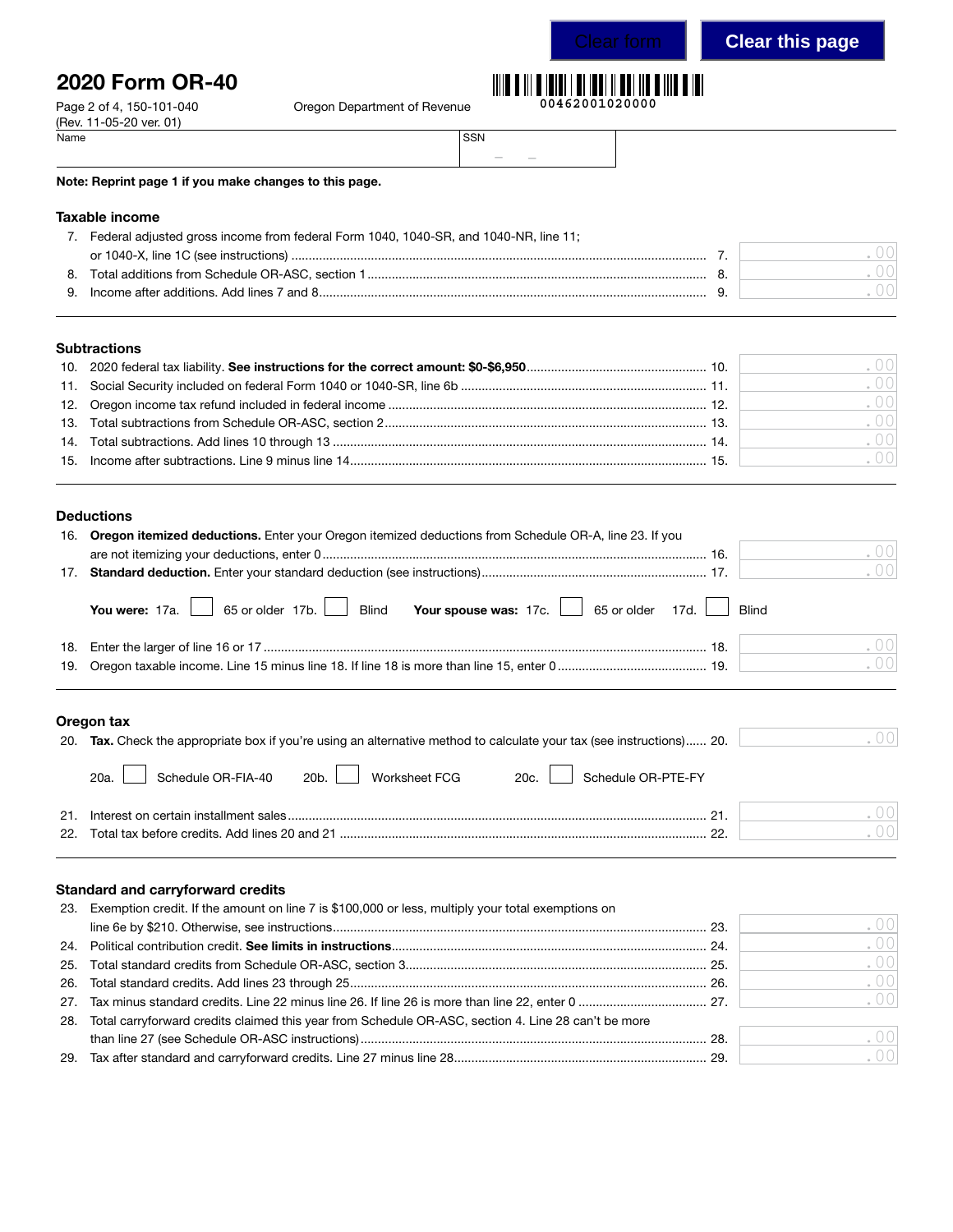# Clear this page

# 2020 Form OR-40

(Rev. 11-05-20 ver. 01)<br>Name

Page 3 of 4, 150-101-040 Cregon Department of Revenue

|  |  | 00462001030000 |  |  |  |  |  |  |  |
|--|--|----------------|--|--|--|--|--|--|--|

| Name | SSN               |
|------|-------------------|
|      | <b>CONTRACTOR</b> |

Note: Reprint page 1 if you make changes to this page.

| <b>Payments and refundable credits</b> |
|----------------------------------------|
|----------------------------------------|

|     |                                                                                                             | .00    |
|-----|-------------------------------------------------------------------------------------------------------------|--------|
|     |                                                                                                             | .00    |
|     | 32. Estimated tax payments for 2020. Include all payments you made prior to the filing date of this return. |        |
|     |                                                                                                             | . $00$ |
|     |                                                                                                             | .00    |
| 34. | Reserved                                                                                                    |        |
|     |                                                                                                             | .00    |
|     |                                                                                                             | .00    |

| Tax to pay or refund |  |  |  |  |  |  |
|----------------------|--|--|--|--|--|--|
|----------------------|--|--|--|--|--|--|

|  | $( )$ $( )$ $ $                                 |
|--|-------------------------------------------------|
|  |                                                 |
|  | $\left( \begin{array}{c} 1 \end{array} \right)$ |

| Exception number from Form OR-10, line 1: 40a<br>Check box if you annualized:<br>40b.<br>and the control of |        |
|-------------------------------------------------------------------------------------------------------------|--------|
|                                                                                                             | . $00$ |
|                                                                                                             | . $00$ |
|                                                                                                             | .00    |
|                                                                                                             | . $00$ |
|                                                                                                             | . $00$ |
|                                                                                                             |        |
| 46. Political party \$3 checkoff. Party code: 46a. 46.                                                      | . $00$ |
|                                                                                                             | .00    |
|                                                                                                             | . $00$ |
|                                                                                                             | . $00$ |

#### Direct deposit

50. For direct deposit of your refund, see instructions. Check the box if the final deposit destination is outside the United States:

| Type of account: | $\Box$ Checking or<br>Savings |
|------------------|-------------------------------|
| Routing number:  |                               |
| Account number:  |                               |
| Reserved         |                               |
|                  |                               |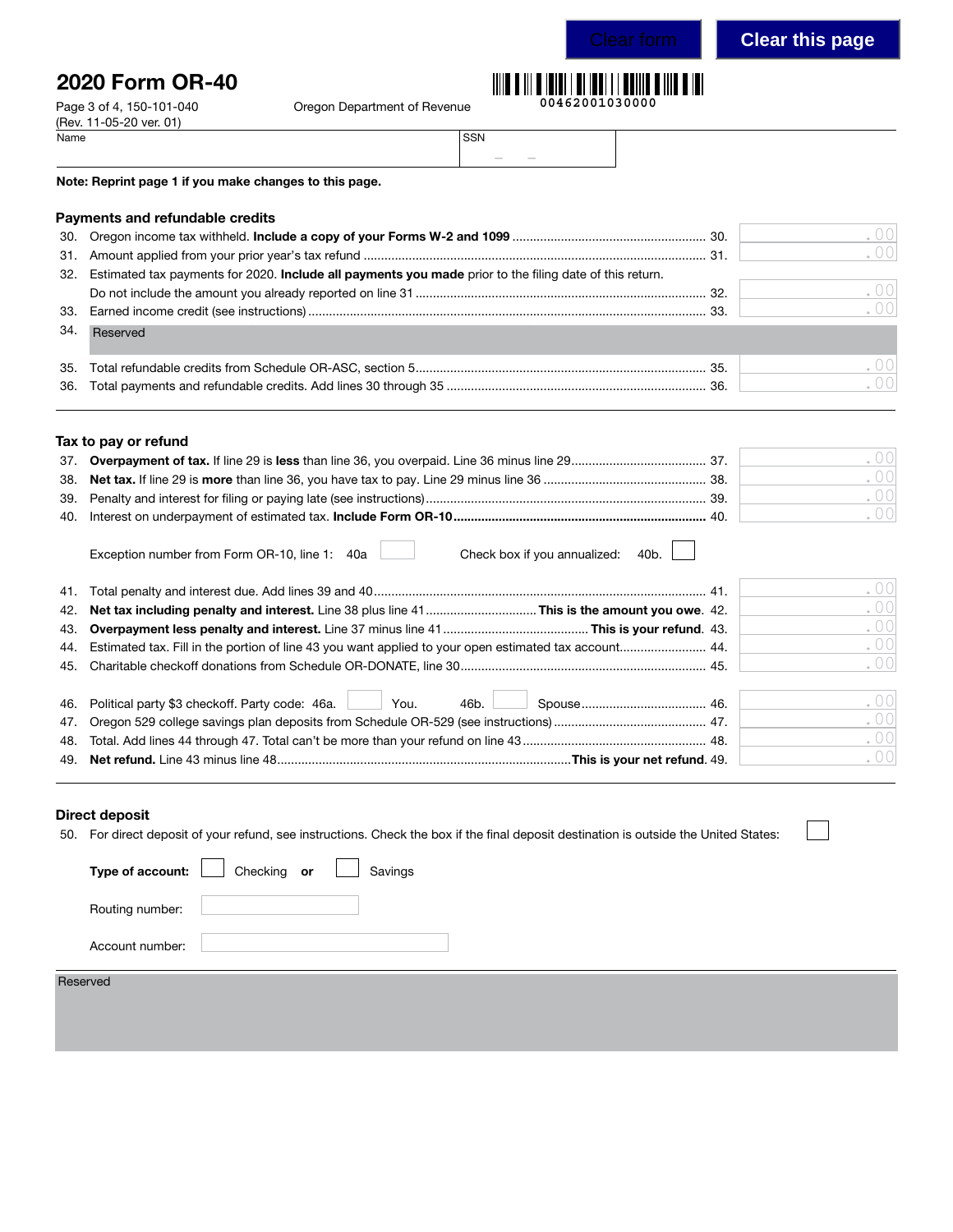# 2020 Form OR-40

Page 4 of 4, 150-101-040 Cregon Department of Revenue

#### **00462001040000**

| Name | <b>SSN</b>       |
|------|------------------|
|      | $\sim$<br>$\sim$ |

#### Note: Reprint page 1 if you make changes to this page.

#### Sign here. Under penalty of false swearing, I declare that the information in this return is true, correct, and complete.

| Your signature                                         | Date           |       |                                                     |
|--------------------------------------------------------|----------------|-------|-----------------------------------------------------|
| Χ                                                      |                |       |                                                     |
| Spouse's signature (if filing jointly, both must sign) | Date           |       |                                                     |
| х                                                      |                |       |                                                     |
| Signature of preparer other than taxpayer              | Preparer phone |       | Preparer license number, if professionally prepared |
| х                                                      | $\frac{1}{2}$  |       |                                                     |
| Preparer address                                       | City           | State | ZIP code                                            |
|                                                        |                |       |                                                     |

Signing this return does not grant your preparer the right to represent you or make decisions on your behalf. For more information, see the instructions for the *Tax Information Authorization and Power of Attorney for Representation* form on our website*.* 

Important: Include a copy of your federal Form 1040, 1040-SR, 1040-X, 1040-NR*,* or 1040-NR-EZ. Without this information, we may adjust your return.

**Make your payment** (if you have an amount due on line 42)

- Online payments: Visit our website at www.oregon.gov/dor.
- Mailing your payment: Make your check or money order payable to the Oregon Department of Revenue. Write "2020 Oregon Form OR-40" and the last four digits of your SSN or ITIN on your check or money order. Include your payment with this return. Don't use the Form OR-40-V payment voucher if you're mailing your payment with your return.

#### Send in your return

- Non-2-D barcode. If the 2-D barcode area on the front of this return is blank:
	- Mail tax-due returns to: Oregon Department of Revenue, PO Box 14555, Salem OR 97309-0940.
	- Mail refund and no-tax-due returns to: Oregon Department of Revenue, PO Box 14700, Salem OR 97309-0930.
- 2-D barcode. If the 2-D barcode area on the front of this return is filled in:
	- Mail tax-due returns to: Oregon Department of Revenue, PO Box 14720, Salem OR 97309-0463.
	- Mail refund and no-tax-due returns to: Oregon Department of Revenue, PO Box 14710, Salem OR 97309-0460.

Amended statement. Complete this section only if you're amending your 2020 return or filing with a new SSN.

If filing an amended return, use this space to explain what you're changing. Include the return line numbers and the reason for each change. If your filing status has changed, explain why. Include all supporting forms and schedules when you file your amended return, even if you haven't changed anything on them.

If filing with a new SSN, enter your former identification number.

(Rev. 11-05-20 ver. 01)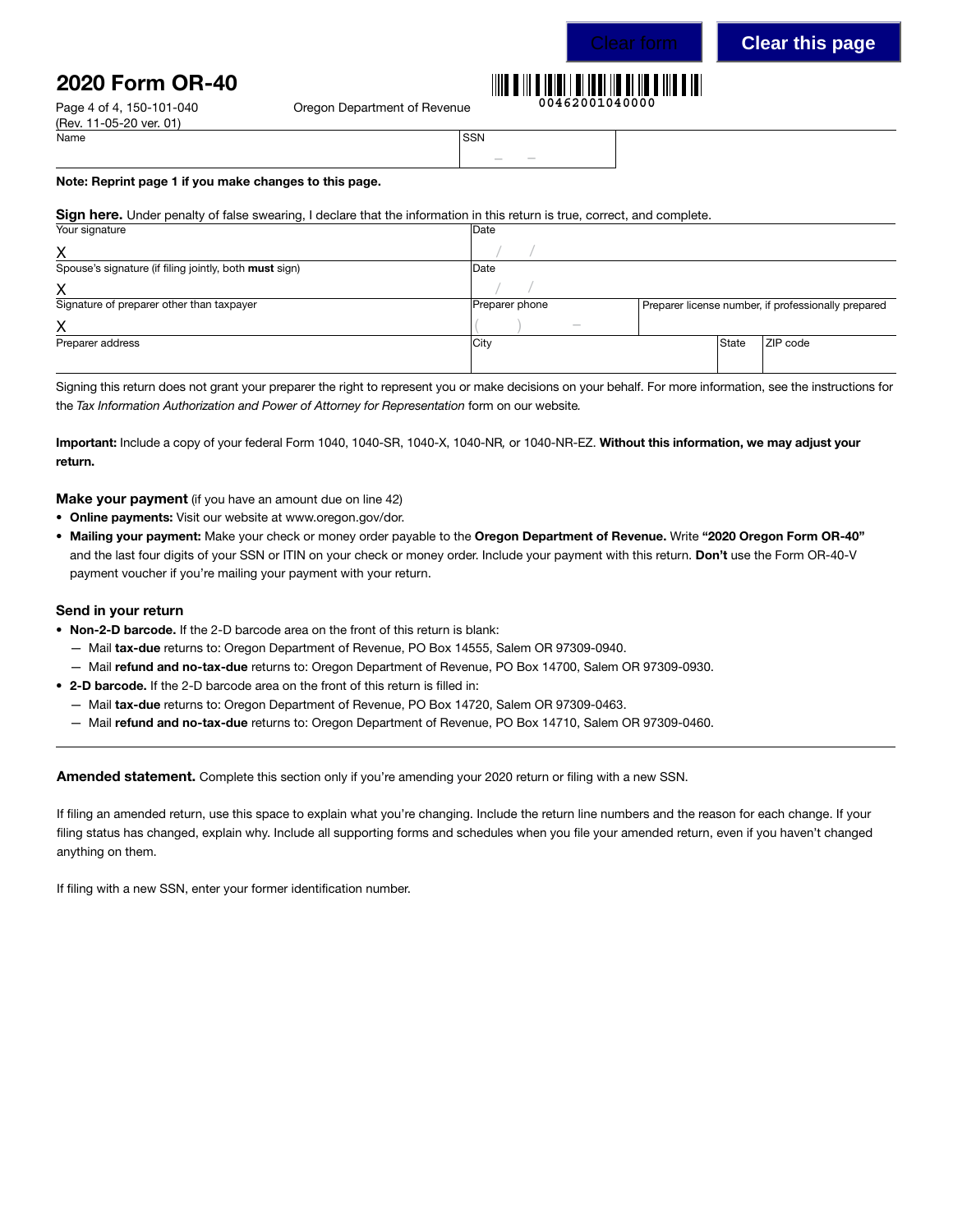**These instructions were updated on January 11 and February 18, 2021 to reflect a correction on line 3 and 8 of the table on page 13.**

# **2020 Oregon Income Tax Form OR-40 Instructions**



# **Full-year Resident**



# **Check out our online services**

Revenue Online is a secure online portal that provides access to your tax account at any time. You can:

- Check the status of your refund.
- View and print letters from us.
- Make payments or schedule future payments.
- Securely communicate with us.
- Update your information.
- Check balances and view your account history.
- File an appeal.

Visit **www.oregon.gov/dor** and click on "Revenue Online" to sign up.

- **April 15, 2021** is the due date for filing your return and paying your tax due.
- **File electronically—it's fast, easy, and secure.** See "Electronic filing."
- **Find out if you qualify for the earned income credit.** See "Tax payments and refundable credits."
- **Find out if you qualify for the working family household and dependent care credit.** See Schedule OR-WFHDC for details.
- **Are you a veteran?** Find out about veterans' benefits at www.oregon.gov/odva.
- These instructions aren't a complete statement of laws or Oregon Department of Revenue rules. If you need more information, see Publication OR-17 or contact us.

## **www.oregon.gov/dor**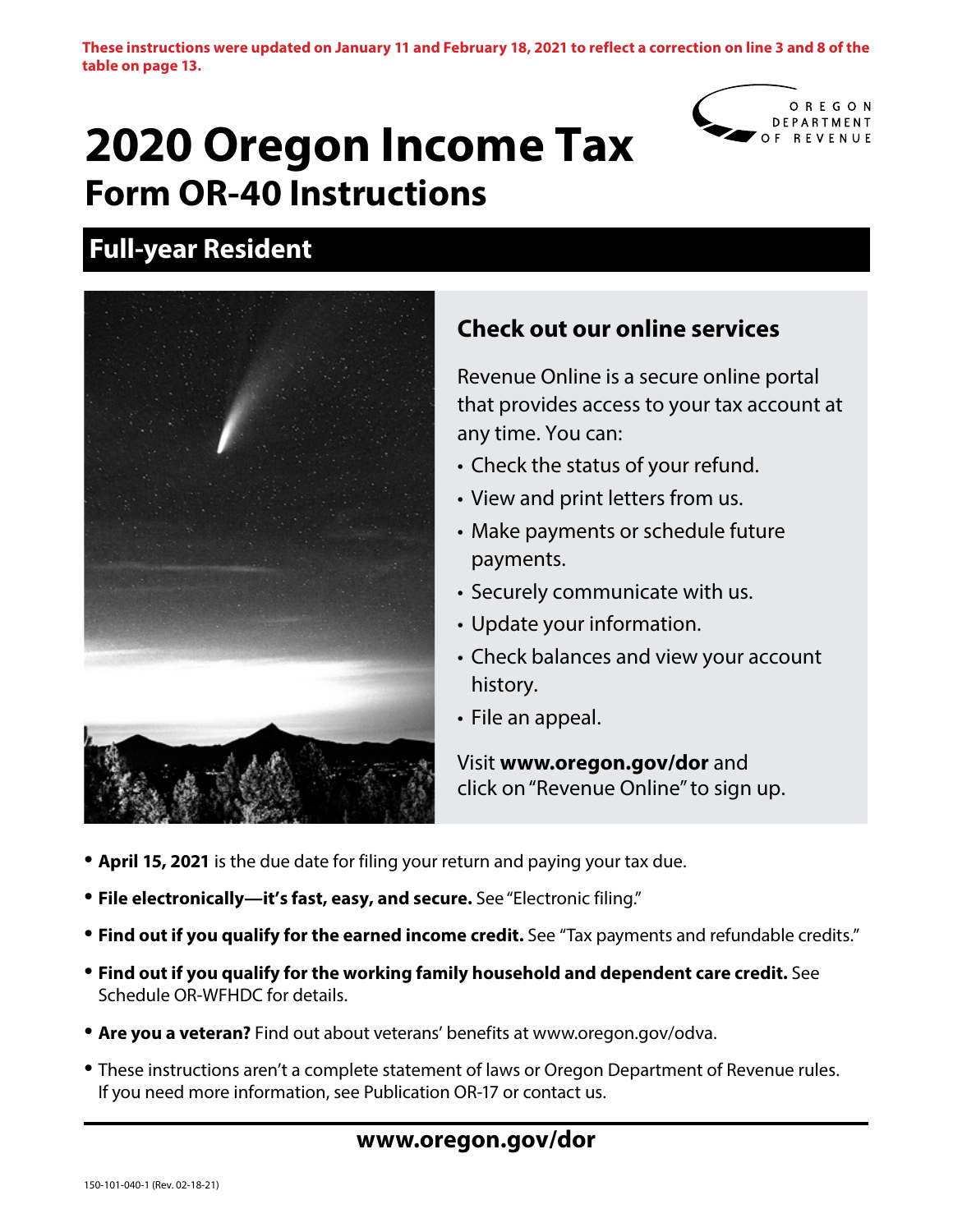# **Contents**

| What if I need to change my return after filing? 7 |
|----------------------------------------------------|
| General instructions for Form OR-40 9              |
|                                                    |
|                                                    |
|                                                    |
|                                                    |

|                                       | 13 |
|---------------------------------------|----|
|                                       |    |
|                                       |    |
|                                       |    |
|                                       |    |
|                                       |    |
| Tax payments and refundable credits16 |    |
|                                       |    |
| Amount due and payment options18      |    |
|                                       |    |
|                                       |    |
|                                       |    |
|                                       |    |
|                                       |    |
|                                       |    |
|                                       | 25 |
|                                       |    |

# **Do you have questions or need help?**

## **Internet**

## **www.oregon.gov/dor**

- Download forms, instructions, and publications.
- Access additional information not included in these instructions.

## **Revenue Online**

### **www.oregon.gov/dor** (click on Revenue Online)

- Securely communicate with us.
- Check your refund status.
- Make or schedule payments.
- View your account history.
- Find out how much you owe.
- File an appeal.
- View letters and your Form 1099-G, if applicable.

# **Phone**

## **503-378-4988 or 800-356-4222**

Monday–Friday, 7:30 a.m.– 5 p.m.

*Closed Thursdays from 9–11 a.m. Closed holidays. Wait times may vary.*

Contact us for ADA accommodations or assistance in other languages.

## **In person**

Offices are located in Salem, Portland, Eugene, Bend, Gresham, and Medford. Find hours and directions to our offices on our website.

### **Our main office is located at:**

955 Center St NE Salem, OR 97301-2555

# **Email or write**

## **questions.dor@oregon.gov**

## **preguntas.dor@oregon.gov**

Oregon Department of Revenue 955 Center St NE Salem OR 97301-2555

- Include your name and daytime phone number.
- Include the last four digits of your SSN or ITIN.

To request printed forms or publications:

Forms Oregon Department of Revenue PO Box 14999 Salem OR 97309-0990

*Photo on cover: Comet Neowise over Mount Jefferson as seen from Bend, Oregon on July 17, 2020.*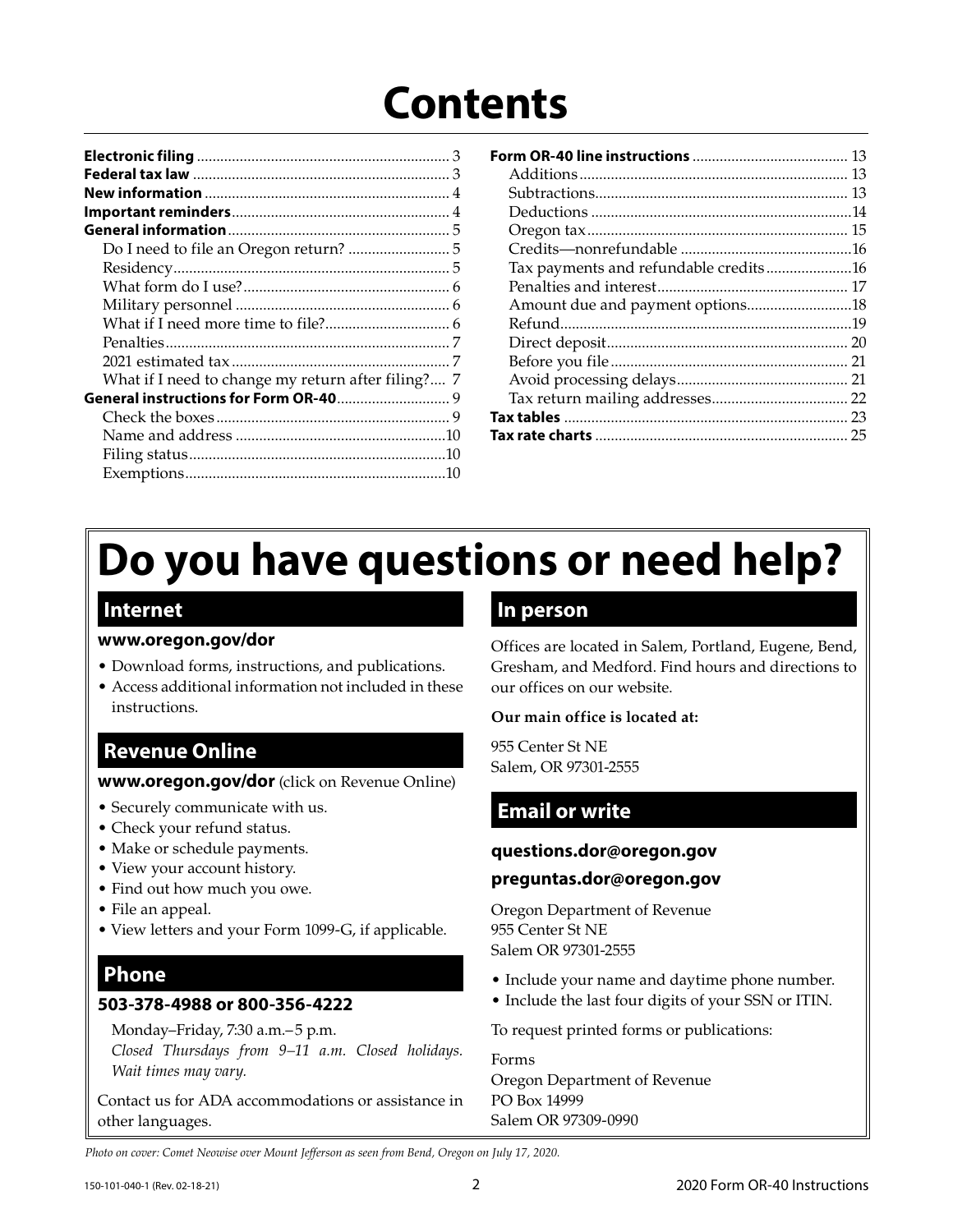# **Electronic filing**

E-filing is the fastest way to file your return and receive your refund. The speed and accuracy of computers allow electronic returns to be received and processed faster than paper returns, greatly reducing errors and delays. E-filing uses secure technology to ensure the safety of your personal information when it's sent to the IRS and the Department of Revenue.

Oregon participates in the IRS Federal/State E-file program. This program allows you to electronically file both your federal and Oregon returns at the same time. If you've already filed your federal return, you can still electronically file your Oregon return.

If you haven't tried e-file yet, why not this year? Join more than 1.8 million other Oregon taxpayers who electronically file their Oregon returns.

You can take advantage of e-file in one of two ways:

### **1. Ask your tax preparer.**

If your tax preparer is an authorized IRS e-file provider, your preparer can electronically file your federal and Oregon returns. Many Tax-Aide and Tax Counseling for the Elderly (TCE) sites set up by the IRS are authorized IRS e-file providers.

### **2. Use online tax preparation software.**

You can file your federal and state returns from your home, work, or library computer using Oregonapproved online tax preparation products. Go to our website at www.oregon.gov/dor/e-filing for a list of tax preparation products to use in preparing your federal and Oregon returns.

**You may be eligible for free e-file.** Several tax preparation software providers offer free online electronic tax filing. For free online tax preparation programs, go to www.oregon.gov/dor/e-filing.

# **Federal tax law**

**No extension to pay.** Oregon doesn't allow an extension of time to pay your tax, even if the IRS allows an extension. Your 2020 Oregon tax is due **April 15, 2021**.

**Federal law connection.** Oregon has a rolling tie to changes made to the definition of federal taxable income, with the exceptions noted below. For all other purposes, Oregon is tied to federal income tax laws as amended and in effect on December 31, 2018.

**Oregon exceptions to federal law.** Oregon is disconnected from the business income deduction allowed by **Section 199A** of the Internal Revenue Code (IRC). Due to the way Oregon's returns are designed, no addition

is required. Oregon is also disconnected from **IRC Section 139A**, the tax exemption for federal subsidies for employer prescription drug plans. If you have this type of business income, you'll have an addition on your Oregon return.

Oregon is disconnected from IRC Section 529 tax exemption for earnings on college savings plan funds used for K-12 tuition. Oregon College and MFS 529 Savings Plans may be used for higher education expenses only. If you based a previous subtraction or credit on contributions that are withdrawn and used for K-12 tuition, you'll have an addition or credit recapture on your Oregon return.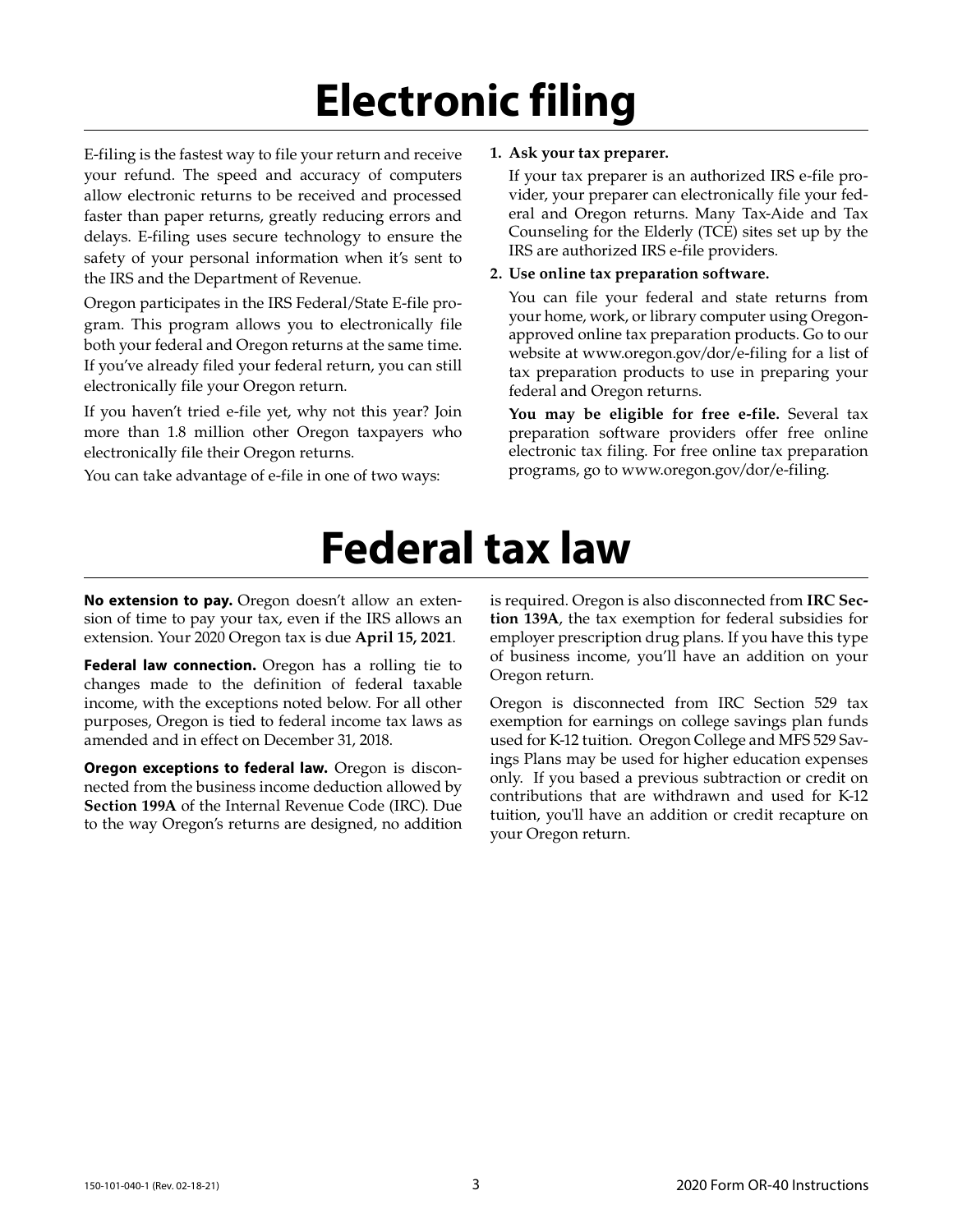# **New information**

**Oregon wildfires and other federal disasters.** Certain Oregon counties were declared to be a federal disaster area due to wildfires and straight-line winds in September 2020. If you were affected by this or another presidentially-declared disaster during the 2020 tax year, be sure to check the "Federal disaster relief" box on your Oregon return.

**Disaster relief—underpayment interest.** Were you unable to make one or more estimated tax payments on time due to a presidentially-declared disaster or other unusual circumstance? If so, you won't be charged underpayment interest on those installments. See Form OR-10 Instructions, and our website for more information.

Federal tax liability subtraction. The 2020 federal tax subtraction limit is \$6,950 (\$3,475 for married filing separately). Your federal income tax subtraction may be reduced by any **2020** federal economic stimulus payments you received in 2020 or 2021. It may be limited further based on your AGI. See instructions for line 10.

**Earned income credit.** If your child is age two or younger on December 31, 2020, and you qualify for the federal earned income tax credit, you are now able to claim 12 percent of the federal credit amount as an Oregon credit. All other taxpayers, who qualify for the federal earned income tax credit, are now able to claim

9 percent of the federal credit amount as an Oregon credit. See instructions for line 33.

**Political contribution credit.** The AGI limit for claiming this credit has been lowered to \$150,000 for married taxpayers filing a joint return and \$75,000 for all others. See instructions for line 24.

**Oregon 529 College Savings Network and ABLE account credits.** Starting with contributions made in tax years beginning on or after January 1, 2020, a tax credit based on your contributions to an Oregon College or MFS 529 Savings Plan account or an ABLE account may now be claimed. For additional information, see Publication OR-17.

**Charitable deduction.** This federal deduction is from the CARES Act and is for taxpayers who made charitable contributions of up to \$300 in cash if they're not claiming federal itemized deductions for tax year 2020. For full-year residents, the federal deduction flows through to your Oregon return via your federal AGI. Don't claim an additional deduction on your Oregon return. **Note:** If you're itemizing deductions for Oregon, you must omit this deduction from the charitable contribution you claim on Schedule OR-A. See the instructions for Schedule OR-A.

# **Important reminders**

**Revenue Online.** Revenue Online provides convenient, secure access to tools for managing your Oregon tax account. To set up your Revenue Online account, go to www.oregon.gov/dor and click on "Revenue Online."

**Federal return.** You must include a copy of your federal Form 1040 or 1040-SR and Schedules 1 through 3 (if applicable), 1040-X, or 1040-NR with your Oregon return. Without this information, we may disallow or adjust items claimed on your Oregon return.

**Reminder:** If you received unemployment benefits during the year, those benefits are taxable income. If you owe tax on your 2020 benefits, consider having tax withheld from any future benefit payments to avoid owing tax for 2021.

**Schedule OR-ASC.** If you're claiming an addition, subtraction, or credit using a code listed in Publication OR-CODES, you must include Schedule OR-ASC with your return. Without this information, we may disallow or adjust your claim. Schedule OR-ASC and Publication OR-CODES are available at www.oregon.gov/dor/forms or you can contact us to order them.

**Publication OR-17.** See Publication OR-17 for more information about filing and personal income tax laws. It is available at www.oregon.gov/dor/forms.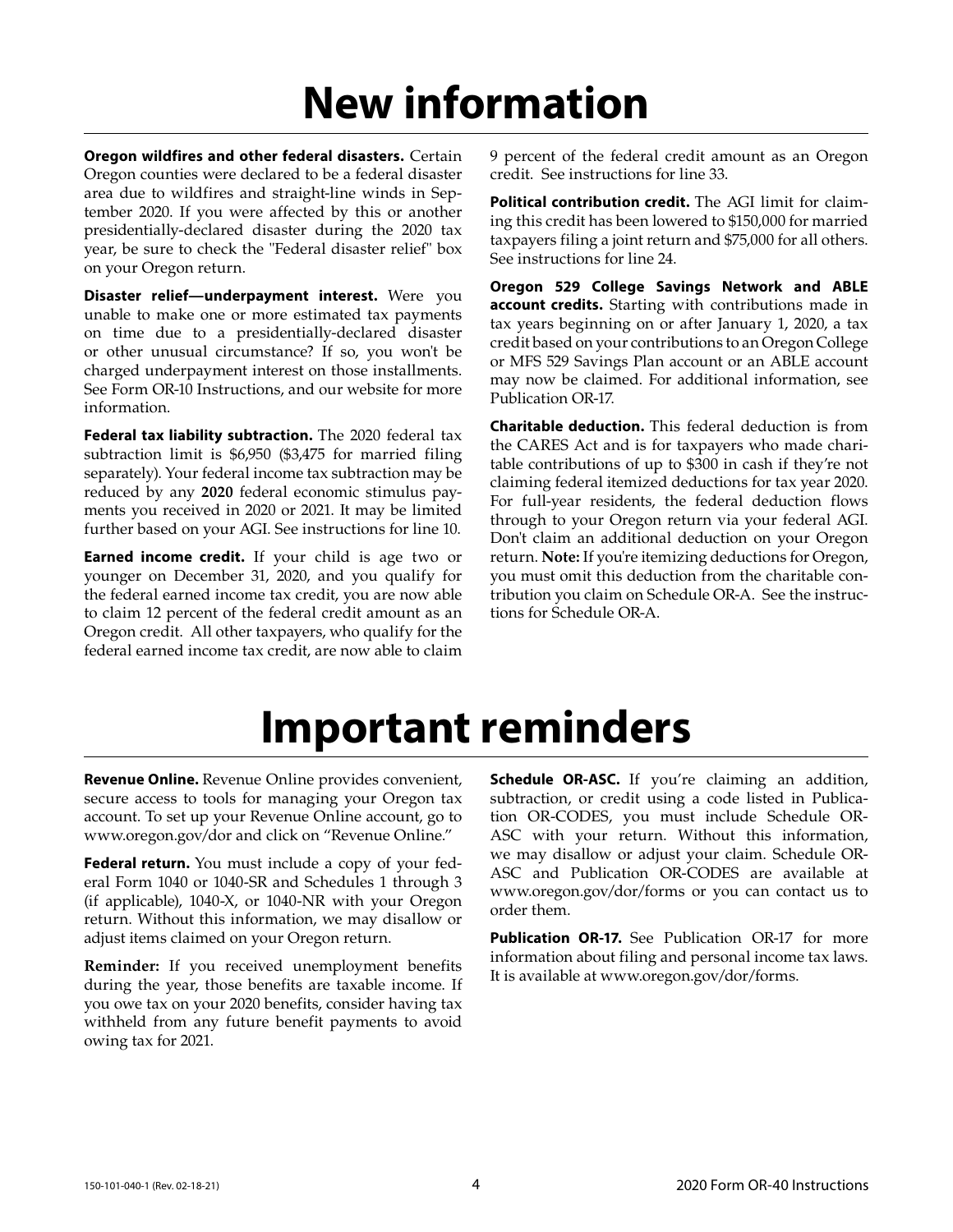# **Do I need to file an Oregon return?**

You need to file if your gross income is more than the amount shown below for your filing status.

### **Table 1. Filing thresholds**

| Amounts apply to full-year residents only. |                                                            |                                           |  |  |  |
|--------------------------------------------|------------------------------------------------------------|-------------------------------------------|--|--|--|
| <b>Your filing</b><br>status is:           | <b>Number of boxes</b><br>checked on line<br>17 of return: | And your<br>gross income<br>is more than: |  |  |  |
| Dependent                                  | Any                                                        | $$1,100*$                                 |  |  |  |
|                                            | 0                                                          | \$6,495                                   |  |  |  |
| Single                                     | 1                                                          | \$7,695                                   |  |  |  |
|                                            | 2                                                          | \$8,895                                   |  |  |  |
|                                            | $\Omega$                                                   | \$12,990                                  |  |  |  |
|                                            | 1                                                          | \$13,990                                  |  |  |  |
| Married filing<br>jointly                  | $\mathfrak{D}$                                             | \$14,990                                  |  |  |  |
|                                            | 3                                                          | \$15,990                                  |  |  |  |
|                                            | $\overline{\mathcal{A}}$                                   | \$16,990                                  |  |  |  |
|                                            | 0                                                          | \$6,495                                   |  |  |  |
| Married filing<br>separately               | 1                                                          | \$7,495                                   |  |  |  |
|                                            | $\overline{2}$                                             | \$8,495                                   |  |  |  |
|                                            | $\Omega$                                                   | \$8,150                                   |  |  |  |
| Head of household                          | 1                                                          | \$9,350                                   |  |  |  |
|                                            | $\overline{2}$                                             | \$10,550                                  |  |  |  |
|                                            | 0                                                          | \$9,055                                   |  |  |  |
| Qualifying<br>widow(er)                    | 1                                                          | \$10,055                                  |  |  |  |
|                                            | $\mathfrak z$                                              | \$11,055                                  |  |  |  |
|                                            |                                                            |                                           |  |  |  |

*\*The larger of \$1,100, or your earned income plus \$350, up to the standard deduction amount for your filing status.* 

### **In addition, file a return if:**

- You're required to file a federal return.
- You had \$1 or more of Oregon income tax withheld from your wages and you want to claim a refund.

# **How long will it take to get my refund?**

Return processing times vary due to many factors, including the complexity of your return.

Electronically filed returns are generally received and processed faster.

Paper returns must have all required Oregon schedules, proof of tax withheld, and a copy of your federal return included to ensure smooth processing. If you don't have a federal filing requirement, create a substitute return and check the "calculated using 'as-if' federal return" box on your return.

Returns mailed closer to April 15, when we receive the most returns, can take longer to process.

Also, returns that require additional review can take more time to process. Typical reasons for additional review include: incomplete documentation, identity verification needed, claiming the working family household and dependent care credit, proof of tax withheld needed, etc.

**To check the status of your refund, click on "Where's my refund?" at www.oregon.gov/dor/personal.**

# **What income does Oregon tax?**

An Oregon resident is taxed on **all** income, including income from outside the state. A nonresident of Oregon is taxed only on income from Oregon sources.

## **Residency**

### **Am I a resident, a nonresident, or a part-year resident?**

- **You're a full-year Oregon resident,** even if you live outside Oregon, if **all** of the following are true:
	- You think of Oregon as your permanent home.
	- Oregon is the center of your financial, social, and family life.
	- Oregon is the place you intend to return.
- **You're still a full-year resident** if:
	- You temporarily moved out of Oregon or
	- You moved back to Oregon after a temporary absence.

You may also be considered a full-year resident if you spent more than 200 days in Oregon during 2020 or you're a nonresident alien, as defined by federal law.

- **You**'**re a nonresident** if your permanent home was outside Oregon all year.
- **You're a part-year resident** if you moved into or out of Oregon during 2020. You're **not** considered a partyear resident if:
	- You temporarily moved out of Oregon, or
	- You moved back to Oregon after a temporary absence.

**Special-case Oregon residents.** If you're an Oregon resident and you meet **all** of the following conditions, you're considered a nonresident for tax purposes: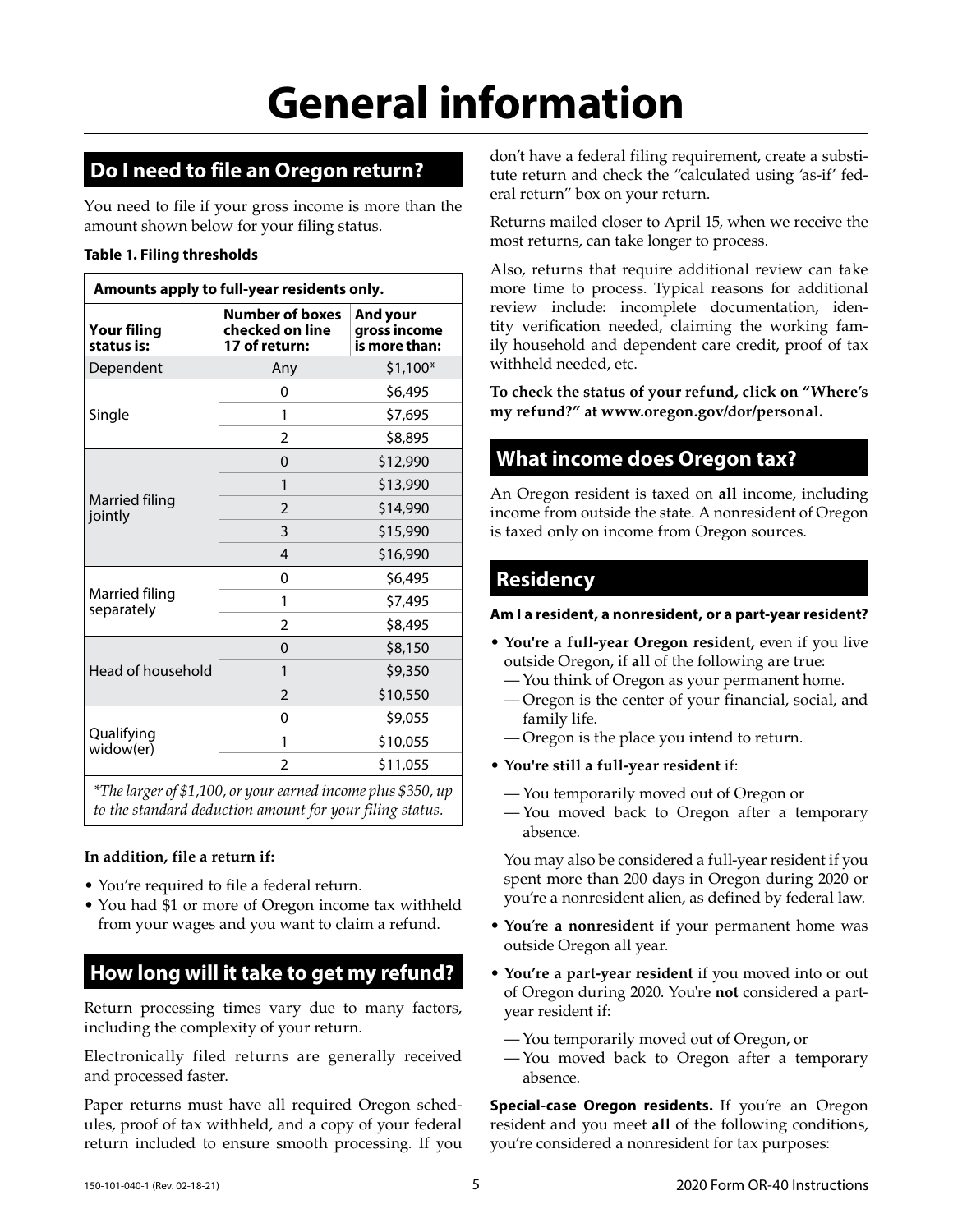- You maintained a permanent home outside Oregon for the entire year.
- You didn't keep a home in Oregon during any part of the year.
- You spent less than 31 days in Oregon during the year.

**Important.** A recreational vehicle (RV) isn't considered a permanent home outside of Oregon.

**Oregon residents living abroad.** You're considered a nonresident if you're a qualified individual for purposes of the federal foreign earned income or housing exclusion for U.S. residents living abroad.

## **What form do I use?**

**Use Form OR-40** if you're a full-year Oregon resident.

#### **Use Form OR-40-P if any ONE of the following is true:**

- You're a part-year resident.
- You're filing jointly and one of you is a full-year Oregon resident and the other is a part-year resident.
- You're filing jointly and both of you are part-year Oregon residents.
- You qualified as an Oregon resident living abroad for part of the year.

### **Use Form OR-40-N if any ONE of the following is true:**

- You're a nonresident.
- You're a special-case Oregon resident.
- You're filing jointly and one, or both, of you is a nonresident.
- You meet the military personnel nonresident requirements.
- You qualified as an Oregon resident living abroad for the entire year.

Forms OR-40, OR-40-P and OR-40-N can be found at www.oregon.gov/dor/forms or you can contact us to order it.

## **Military personnel**

**Nonresidents stationed in Oregon.** Oregon doesn't tax your military pay while you're stationed in Oregon. File Form OR-40-N if you had other income from Oregon sources or to claim a refund of Oregon tax withheld from your military pay.

**Military spouses.** Federal law does not allow Oregon to tax your wages if you're in Oregon only to be with your spouse who is stationed in Oregon. If you're domiciled in Oregon and your spouse is a resident of another state, federal law allows you to choose to be treated for tax purposes as a resident of your spouse's state. File Form OR-40-N if you had other income from Oregon sources or are claiming a refund of Oregon tax withheld.

**Residents (or Oregon-domiciled service members) stationed outside of Oregon.** If you meet the requirements for special-case Oregon residents or Oregon residents living abroad, file Form OR-40-N. File Form OR-40 if you don't meet those requirements.

**Residents (or Oregon-domiciled service members) stationed in Oregon.** Your pay is subject to tax, although the pay could qualify for certain subtractions. For more information on subtractions available to military personnel, see Publication OR-17.

Military personnel on active service in Oregon are treated as nonresidents for tax purposes if their address in the payroll records of the Defense Finance and Accounting System (DFAS) is outside Oregon, regardless of where they are domiciled (ORS 316.027).

## **Filing for a deceased person**

A personal income tax return must be filed for a person who died if the person would have been required to file. See "Do I need to file?" on the previous page. Check the "Deceased" box next to the person's name on the return. If you have been appointed personal representative or you have filed a small estate affidavit, sign the return as "personal representative." A surviving spouse must sign if it's a joint return. If there's no personal representative, only the surviving spouse needs to sign a joint return.

**Note:** Oregon has an estate transfer tax on estates valued at \$1 million or more. The tax is paid by the estate using Form OR-706, not by the individuals receiving the inheritance. For more information, see the instructions for Form OR-706.

# **When should I file my return?**

The filing deadline for calendar year 2020 is **April 15, 2021.** If you can't pay your tax by the due date, it's important to file your return anyway to avoid a latefiling penalty.

Returns for fiscal filers are due by the 15th day of the fourth month after the close of their tax year.

## **What if I need more time to file?**

If you requested a federal extension to file, Oregon will allow the same extension. Don't include a copy of your federal extension with your Oregon return; keep it with your records. If you need an extension of time to file only your Oregon return, see Publication OR-40-EXT.

#### **An extension doesn't mean more time to pay.**

To avoid interest charges, you must pay all of the tax you expect to owe by April 15, 2021. If you can't pay all of the tax you expect to owe, pay what you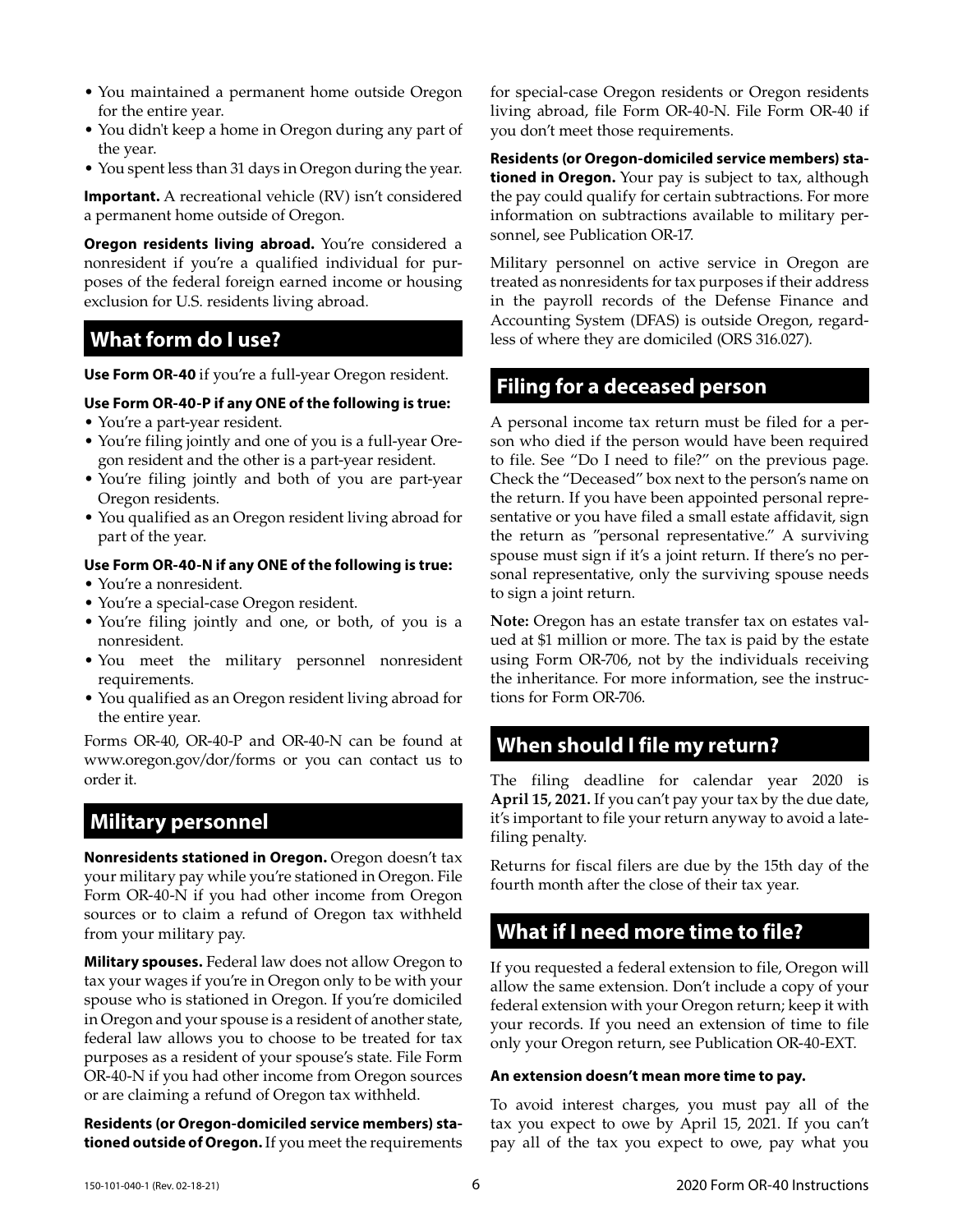can. You'll owe interest on any unpaid tax starting April 16, 2021 until the date of your payment. You may also be charged a penalty for failing to pay your tax on time. See "Penalties" and the instructions for line 39.

**Don't forget to check the "Extension filed" box on your return when you file.**

## **Penalties**

If you don't pay all of your tax by April 15, 2021, you may be charged a 5 percent penalty on the unpaid amount, even if you requested an extension to file your return. Oregon doesn't allow an extension of time to pay tax, even if the IRS does.

You'll be charged a 20 percent penalty for failing to file your return if you file it more than three months after the due date, including extensions. If both penalties apply, the total penalty will be 25 percent of the unpaid tax.

**Note:** If you fail to file returns for three consecutive years by the due date for the third year's return, including extensions, you'll be charged a penalty of 100 percent of each year's unpaid tax.

For more information about these and other penalties, see the instructions for line 39 and "Interest and Penalties" in Publication OR-17.

## **2021 estimated tax**

Estimated tax is the amount of tax (after credits and Oregon tax withheld) you expect will be shown on your return when you file.

Oregon estimated tax laws are not the same as federal estimated tax laws. For more information on how to calculate your estimated payments for Oregon, see Publication OR-ESTIMATE. Vouchers for estimated payments are available at www.oregon.gov/dor/forms.

### **Do I need to make estimated payments?**

In most cases, if you expect your return to show that **you will owe \$1,000 or more in tax** after credits and withholding you **must** make estimated payments. You may need to make estimated payments if:

- You're self-employed and don't have Oregon tax withheld from your income.
- You have Oregon Lottery single-ticket winnings of less than \$1,500.
- Oregon tax isn't withheld from other types of income (such as pensions, interest, or dividends) and you expect to owe tax of \$1,000 or more.
- You're a wage earner but after withholding you still expect to owe tax of \$1,000 or more on your 2021 return. You may want to increase the amount your employer

withholds from your Oregon wages. For withholding information, go to www.oregon.gov/dor/personal.

See Publication OR-ESTIMATE for more information, including:

- Detailed instructions for calculating installment payments.
- Tax rate charts for 2021.
- Installment periods and due dates.
- Helpful worksheets and examples.
- Payment instructions and voucher.

Download Publication OR-ESTIMATE from our website or you can contact us to order it.

# **Interest on underpayment of estimated tax**

You may owe interest for underpaying your estimated tax if:

- The tax on your return after credits and withholding is \$1,000 or more; or
- You underpaid one or more of your required estimated tax installments.

See the instructions for line 40 and Form OR-10 Instructions for more information.

## **What if I'm self-employed?**

If you're self-employed and do business in **Multnomah, Clackamas, or Washington counties,**  you may need to file Form OR-TM. If you're selfemployed and do business in **Lane County,** you may need to file Form OR-LTD. Go to our website to download the forms, contact us to order either form, or file electronically through Revenue Online at www.oregon.gov/dor.

## **What if I need to change my Oregon return after filing?**

It depends on what you need to change. Follow these instructions for amending (changing) your return if:

- You discover that your income, deductions, or other item(s) were wrong.
- You used a form that didn't match your residency status.
- Your filing status wasn't correct.
- The IRS or another state adjusted or audited your return and it affects your Oregon tax.
- You have a net operating loss (NOL) carryback.
- Changes in federal or state income tax laws affect a return you've already filed.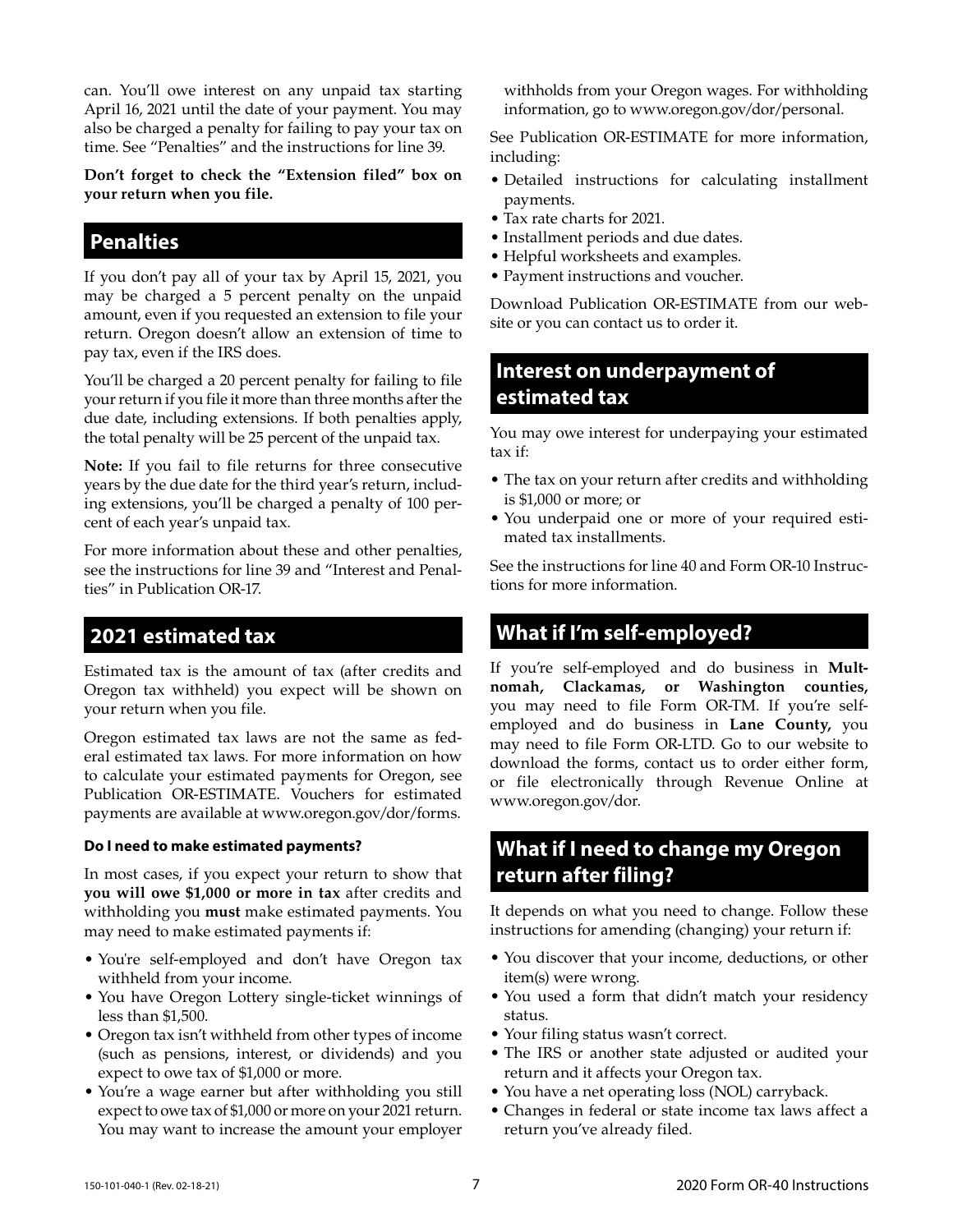**Don't** amend your Oregon return if:

- We made changes to your return and you object to those changes. You must follow the appeal process in the notice we sent you.
- You're filing a protective claim for a refund. Use Form OR-PCR, which is available on our website or you can contact us to order it.

There's a time limit for filing an amended return. See the instructions for lines 43 through 47, and for more information, see "Amended returns" in Publication OR-17.

## **How do I amend my 2020 return?**

### **General instructions**

- Complete the return as it should've been filed, including adjustments we made.
- Check the "Amended return" box on the first page.
- In the "Amended statement" space, provide the return line number and reason for each change.
- Use the **Amended worksheet**, below, to figure your amended tax due or refund.
- If you're amending your federal return or a return you filed with another state, include a copy of those amended returns with your amended Oregon return. If you're only amending your Oregon return, include a copy of your original federal return. **Don't** include a copy of your original Oregon return.

**Residency.** Use the form that matches your residency status for the year you're amending, even if your original return was filed on a different form.

**Adjustment made by the IRS or another state.** Include a copy of the **corrected** federal or other state return or audit report.

**Electronically file your amended return.** You can now electronically file your Oregon amended return, if your chosen software supports filing a federal amended return. You will need to contact your software provider to find out if they support filing a federal amended return.

**NOL carryback.** Enter the loss year in the NOL-year box on the first page of the return. If you're carrying back an NOL from more than one year, file a separate amended return for each NOL year. In the "Amended statement" space, tell us the section number of the Internal Revenue Code that allows you to carry back the NOL(s) to the 2020 tax year. See "Net operating losses for Oregon" in Publication OR-17 for more information.

#### **What if I need to change a return I filed for an earlier year?**

Refer to the instructions for the tax year you need to amend. Visit our website or you can contact us if you need the form and instructions for a different year.

#### **How long will it take to process my amended return?**

It may take six months or longer to process your amended return.

## **Amended worksheet**

Use this worksheet to figure your amended refund or tax to pay. Keep the completed worksheet with your records. **Note:** If we adjusted any of the amounts on your original 2020 return, use the **adjusted** amounts.

- 1. Amended tax after standard and carryforward credits (amended Form OR-40, line 29). 1.
- 2. Amended total payments and refundable credits (amended Form OR-40, line 36).  $2.$
- 3. Line 1 minus line 2. If less than 0, use a minus sign.
- 4. Refund you already had for 2020 (original Form OR-40, line 43; Form OR-40-N, line 69; or Form OR-40-P, line 68). If you didn't have a refund, enter 0.
- 5. **Amended tax to pay or refund.**  Line 3 plus line 4. If less than 0, you have a refund; go to line 6. If more than 0, you owe tax; skip to line 8.
- 6. Refund applications that weren't on your original return (amended Form OR-40, lines 44 through 47), up to the refund amount on line 5. Don't use a minus sign. **Example:** If line 5 is –\$500, you may apply up to \$500 on your amended Form OR-40, lines 44 through 47. 6.
- 7. **Net amended refund.** Line 5 plus line 6. This can't be more than 0.
- 8. Penalty and interest on amended tax to pay (amended Form OR-40, line 41).
- 9. **Total amount to pay** with your amended return. Line 5 plus line 8.

8.

7.

3.

4.

 $5.$ 

9.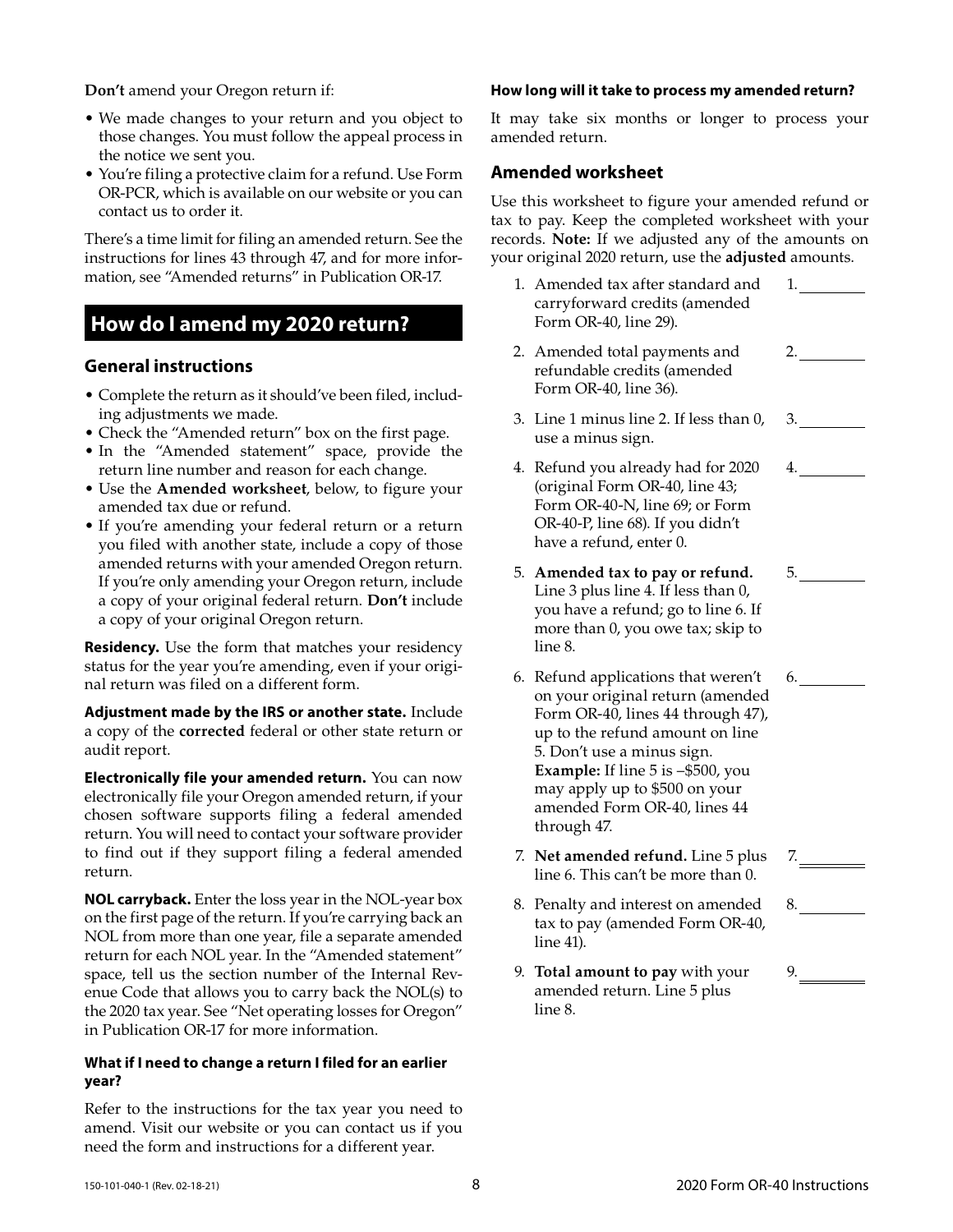# **General instructions for Form OR-40**

## **Step 1: Complete your federal return**

**Complete your federal return first. Do this even if you aren't required to file a federal return.** You must use the information from your federal return to complete your Oregon return. You must include a copy (front and back) of your federal Form 1040 or 1040-SR with Schedules 1 through 3 (if applicable), or 1040-NR with your Oregon return. If you're amending your Oregon return and your federal return, include a copy of Form 1040-X and an amended Form 1040 or 1040-SR with Schedules 1 through 3 (if applicable).

If you don't provide a copy of your federal return, we may adjust or deny your Oregon subtractions, deductions, and credits. **Include** federal Schedules 1 through 3 (if applicable); **don't include** any other federal schedules unless otherwise instructed. We may ask you for copies of other schedules or additional information later.

**Oregon same-sex registered domestic partners (RDPs):** To correctly determine your Oregon tax liability, you must complete a federal income tax return as if you were filing as married filing jointly or married filing separately. Check the "Calculated using 'as if' federal return" box on your Oregon return.

For more information on how to file as an RDP, go to www.oregon.gov/dor and search for "RDP."

## **Step 2: Select the appropriate Oregon form**

To decide which form to use, see "What form do I use?" in the "General information" section.

## **Step 3: Fill out the Oregon return**

**Use blue or black ink only** for easier reading and faster processing. The equipment used to scan documents and checks can't read gel ink or certain colors, and using them will delay the processing of your return.

## **Fiscal-year filers**

Write the ending date of your fiscal year in the "Fiscal year ending" box on the return.

## **Check the boxes**

## **Amended return**

If you're amending your 2020 return, check this box. See "What if I need to change my return after filing?" in the "General information" section for instructions.

## **Calculated using "as if" federal return**

Check this box if:

- You're filing as an Oregon RDP.
- Your filing status is married filing separately for Oregon only because you and your spouse don't have the same residency status.
- You didn't file a federal return.

### **Short-year tax election**

If you're filing a short-year return due to a **bankruptcy,** check this box and write the ending date in the "Fiscal year ending" box.

### **Extension filed**

Check this box if you requested an extension to file your return. See "What if I need more time to file?" in the "General information" section and Publication OR-40-EXT for more information.

## **Form OR-24—Like-kind property exchange or conversions**

Check this box if you're deferring gain on like-kind property that was exchanged or converted. You will report the gain to Oregon when it's reported on your federal return (federal Form 8824). You must include Form OR-24 with your Oregon return or provide it electronically through your Revenue Online account at www.oregon.gov/dor.

### **Federal disaster relief**

If you were affected by a presidentially-declared natural disaster in 2020, check this box.

**Oregon wildfires.** Certain Oregon counties were declared to be a federal disaster area due to wildfires and straight-line winds in September 2020. If you were affected by this during the 2020 tax year, be sure to check the "Federal disaster relief" box on your Oregon return.

### **Federal Form 8886**

Check this box if you filed federal Form 8886, *Reportable Transaction Disclosure Statement*.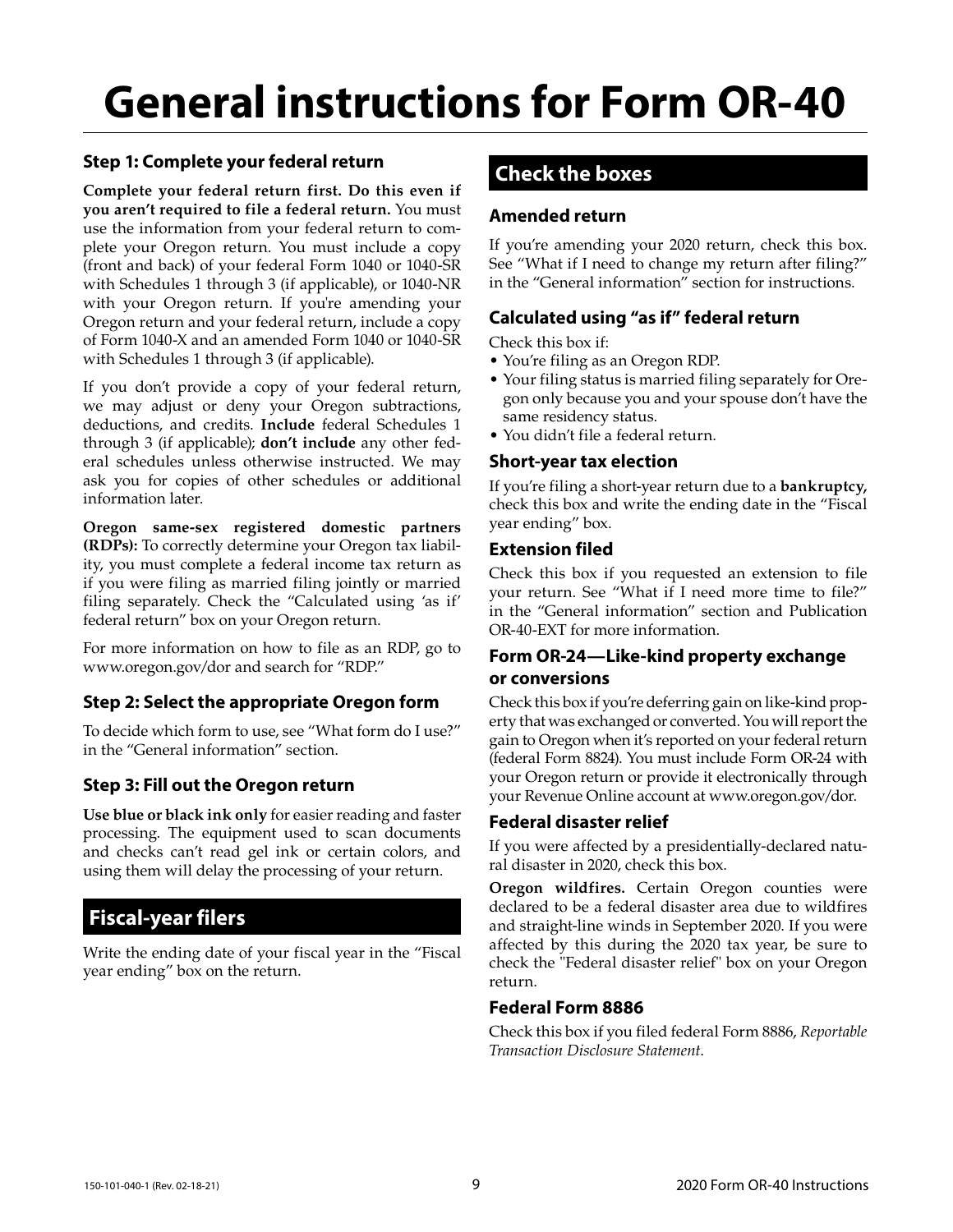## **Name and address**

Type or clearly print names, Social Security numbers (SSN), and dates of birth for you and your spouse. **Enter your spouse's information even if you're filing as married filing separately.** If you're filing for someone who died in 2020 or 2021, check the "Deceased" box next to their name.

Enter your **current mailing address.** This is where we'll send any refund or correspondence, if needed. Enter your current daytime phone number.

**Date of birth.** Enter the month, day, and year that you and your spouse were born. For example, "11/01/1978."

**SSN.** You must provide your SSN per Section 405, Title 42, of the United States Code. We will only use it to establish your identity for tax purposes.

Follow these instructions if you've filed previous tax returns using an individual taxpayer identification number (ITIN) and this is your first year filing using your new SSN:

- Check the "First time using this SSN" box.
- Write your previous identification number on the first line of the "Amended statement" space on page 4 of your return.

**ITIN.** If the IRS assigned you an ITIN because you don't qualify for an SSN, enter your ITIN wherever an SSN is requested. **Refunds will not be issued without a valid SSN or ITIN.**

If you don't have an ITIN, you must request one from the IRS. To get an ITIN application (federal Form W-7), go to www.irs.gov or call 800-829-1040.

If you've applied for an ITIN but you haven't received it yet:

- Check the "Applied for ITIN" box.
- File your return by April 15, 2021.
- Don't include Form W-7 with your return. Keep it with your records.
- Once the IRS issues your ITIN, mail a copy of your ITIN letter to us at PO Box 14999, Salem OR 97309-0990.

## **Filing status**

**1** Check the box next to your filing status. Generally, you must use the same filing status for your Oregon and federal returns. Choose only **one** filing status.

**Exception for Oregon RDPs.** As an Oregon RDP, you're not eligible to use the single filing status on your Oregon return. For Oregon, you're generally **required** to use married filing jointly or married filing separately. For more information, go to our website, see "Filing an Oregon return" in Publication OR-17, or contact us.

**Exceptions for married persons who filed a joint federal return when each person had a different residency status.** Use this table to determine which return form to use if you file a joint return or separate returns for Oregon.

**Table 2. Spouses with different residency status**

| Spouses'<br>residency status:         | If you file<br>a joint<br>return, use: | If you file<br>separate returns:             |
|---------------------------------------|----------------------------------------|----------------------------------------------|
| Part-year and<br>nonresident          | OR-40-N                                | Each spouse uses                             |
| Nonresident and<br>full-year resident | <b>OR-40-N</b>                         | the form that<br>matches their<br>individual |
| Part-year and full-<br>year resident  | OR-40-P                                | residency status                             |

### **How to file separate returns for Oregon**

**If you're filing a joint federal return but separate Oregon returns, enter your spouse's name, SSN, and date of birth on your return.** Report your own share of federal AGI and deductions. Also, report your share of any Oregon additions or subtractions using this formula to determine your percentage:

 $\frac{Your share of federal AGI}{Joint federal AGI}$  = Your percentage<br>Ioint federal AGI = (not to exceed 1009) (not to exceed 100%)

**Check the "Calculated using 'as if' federal return" box on your return.** You must include the following forms with **both** Oregon returns:

- A federal Form 1040 or 1040-SR with Schedules 1 through 3 (if applicable), or 1040-NR prepared as if you had filed as married filing separately.
- A copy of the joint Form 1040 or 1040-SR with Schedules 1 through 3 (if applicable), or 1040-NR that you actually filed with the IRS.

If the federal form you filed is an amendment, include Form 1040-X and federal returns as amended for your actual and "as if" returns.

If possible, mail both spouses' Oregon returns in the **same** envelope. **Don't** staple the returns together.

For more information, see "Filing status" in Publication OR-17.

## **Exemptions**

**6a & 6b Yourself and spouse.** If you can't be claimed as a dependent on someone else's return, check the "Regular" exemption box; otherwise, check the box below line 6a, even if the other person doesn't actually claim you as a dependent.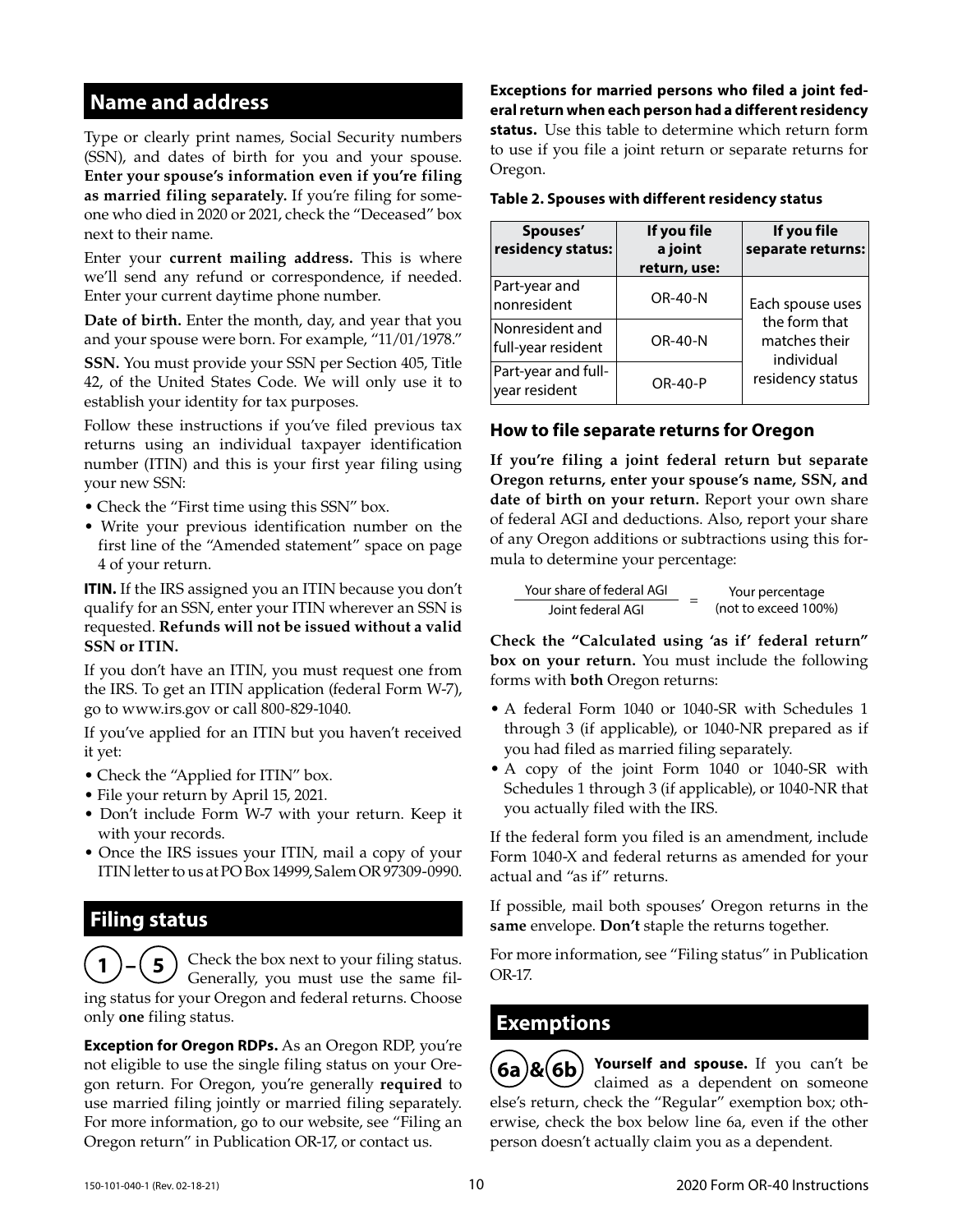Check the "Regular" exemption box on line 6b if no one else can claim your spouse as a dependent and you're filing as:

- Married filing jointly.
- Married filing separately and your spouse has no income.

Otherwise, check the box below line 6b, even if the other person doesn't actually claim your spouse as a dependent.

**Severely disabled.** Did you or your spouse have a severe disability at the end of 2020? If so, you can claim an additional exemption. This is different from the disabled child exemption. You may qualify for and claim the severely disabled exemption even if someone else can claim you as a dependent. You're considered to have a severe disability if **any** of the following apply:

- You permanently lost the use of one or both feet.
- You permanently lost the use of both hands.
- You're permanently blind.
- You have a permanent condition that, without special equipment or outside help, limits your ability to earn a living, maintain a household, or transport yourself.
- You're unable to earn a living due to a permanent condition or an impairment of indefinite duration.

If you have a severe disability, your physician must write a letter describing it. Keep the letter with your records in case we request a copy.

If you qualify, check the "Severely disabled" exemption box on line 6a. If your spouse qualifies, check the "Severely disabled" exemption box on line 6b.

**Total exemptions for you and spouse.** Enter the total number of exemptions claimed for yourself on line 6a and for your spouse on line 6b.

**6c All dependents.** Enter your dependents' information in order from youngest to oldest. For each dependent, list their first name, last name, relationship code (see Table 3), SSN, and date of birth. In most cases, you will list the same dependents you claimed on your federal return. However, if you have qualifying dependents who aren't listed on your federal return, you may claim them for Oregon.

If you have more than four dependents, check the box and fill out Schedule OR-ADD-DEP with your remaining dependents. Don't list the same dependents on your return and Schedule OR-ADD-DEP. Include Schedule OR-ADD-DEP with your return. You can download Schedule OR-ADD-DEP from our website or you can contact us to order it.

On line 6c, enter the total number of your dependents, including the number from line 1 of Schedule OR-ADD-DEP.

#### **Table 3. Relationship codes**

| Title          | Code      | <b>Relationships included</b>                                                                                |
|----------------|-----------|--------------------------------------------------------------------------------------------------------------|
| Son/Daughter   | SD        | Son, daughter, adopted child.                                                                                |
| Stepchild      | SC        | Stepson, stepdaughter.                                                                                       |
| Foster child   | FC.       | Foster child.                                                                                                |
| Sibling        | SB        | Brother, sister, half-brother,<br>half-sister, stepbrother,<br>stepsister, brother-in-law,<br>sister-in-law. |
| Parent         | PT        | Father, mother, stepfather,<br>stepmother, father-in-law,<br>mother-in-law.                                  |
| Spouse         | SP        | Husband, wife.                                                                                               |
| Grandparent    | GP        | Grandmother, grandfather.                                                                                    |
| Grandchild     | GC        | Grandson, granddaughter.                                                                                     |
| Aunt/Uncle     | AU        | Aunt, uncle.                                                                                                 |
| Niece/Nephew   | ΝN        | Niece, nephew.                                                                                               |
| Other relative | <b>OR</b> | Son-in-law, daughter-in-law,<br>cousin, and other related<br>individuals not listed above.                   |
| No relation    | ΝR        | Any other qualifying individual.                                                                             |

**6d Children with a disability.** You may be entitled to an additional personal exemption for your dependent child who has a qualifying disability. To qualify, **all** of the following must be true:

- Your child (age 21 or younger) qualified as your dependent for 2020.
- Your child was eligible for early intervention services or special education as defined by the State Board of Education of the state where the child attends school.
- Your child had an eligible disability as of December 31, 2020 under the federal Individuals with Disabilities Education Act. Eligible disabilities include:
	- Autism spectrum disorder.
	- Communication disorder.
	- Deafblindness.
	- Developmental delay.
	- Emotional disturbance.
	- Hearing impairment.
	- Intellectual disability.
	- Orthopedic impairment.
	- Other health impairment.
	- Specific learning disability.
	- Traumatic brain injury.
	- Visual impairment.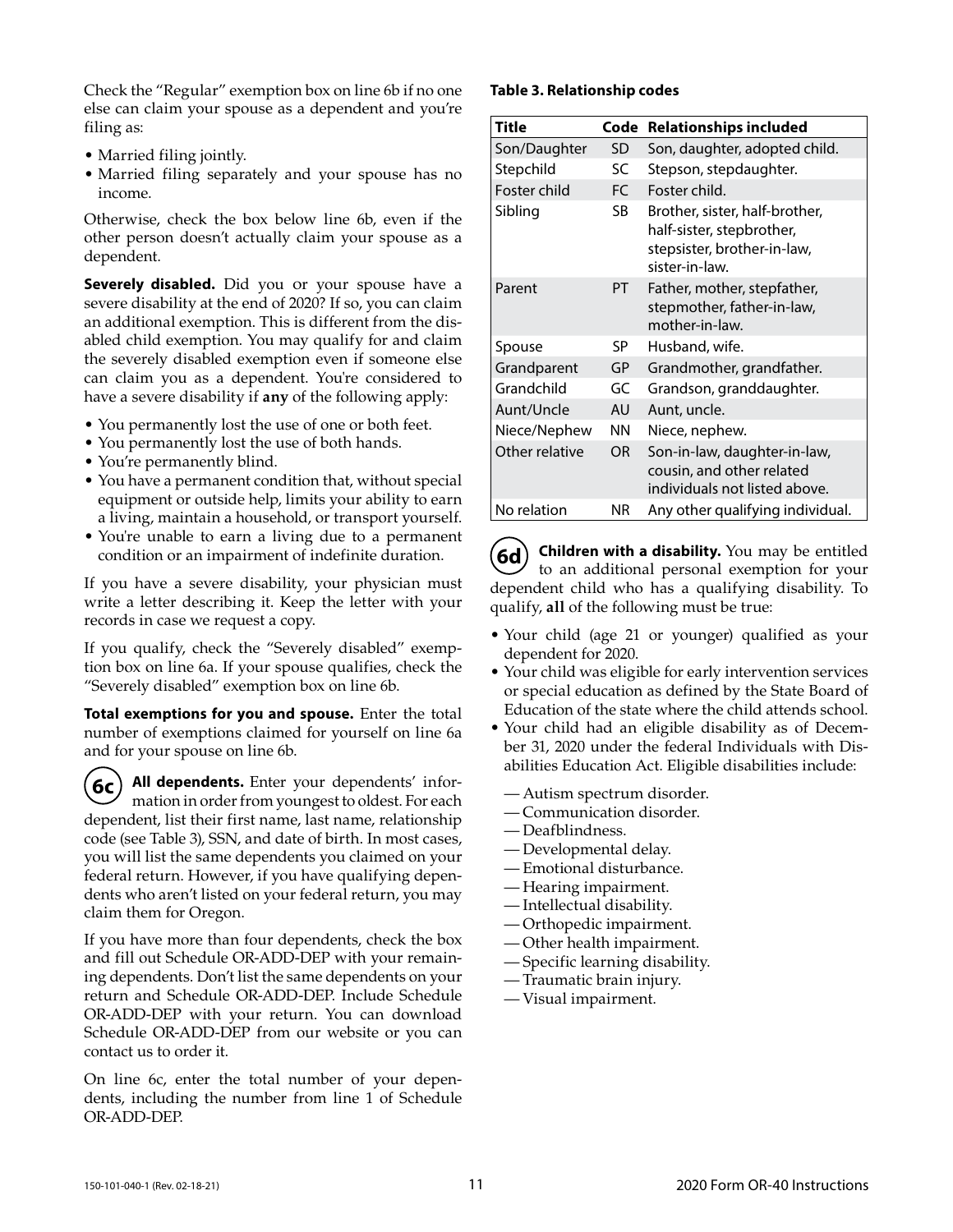Each year, you must be able to provide an eligibility statement confirming that your child has been diagnosed with one of the disabilities listed above **and** a cover sheet from one of the following:

- The child's Individualized Education Program (IEP).
- The child's Individualized Family Service Plan (IFSP).

Keep the statement and cover sheet with your records. Check the "Check if child with qualifying disability" box next to the name of each child with a qualifying disability. Enter the total number of children with a qualifying disability, including the number of children on line 2 of Schedule OR-ADD-DEP, on line 6d.

**6e Total exemptions.** Add lines 6a through 6d and enter the total on line 6e. This is your total number of exemptions.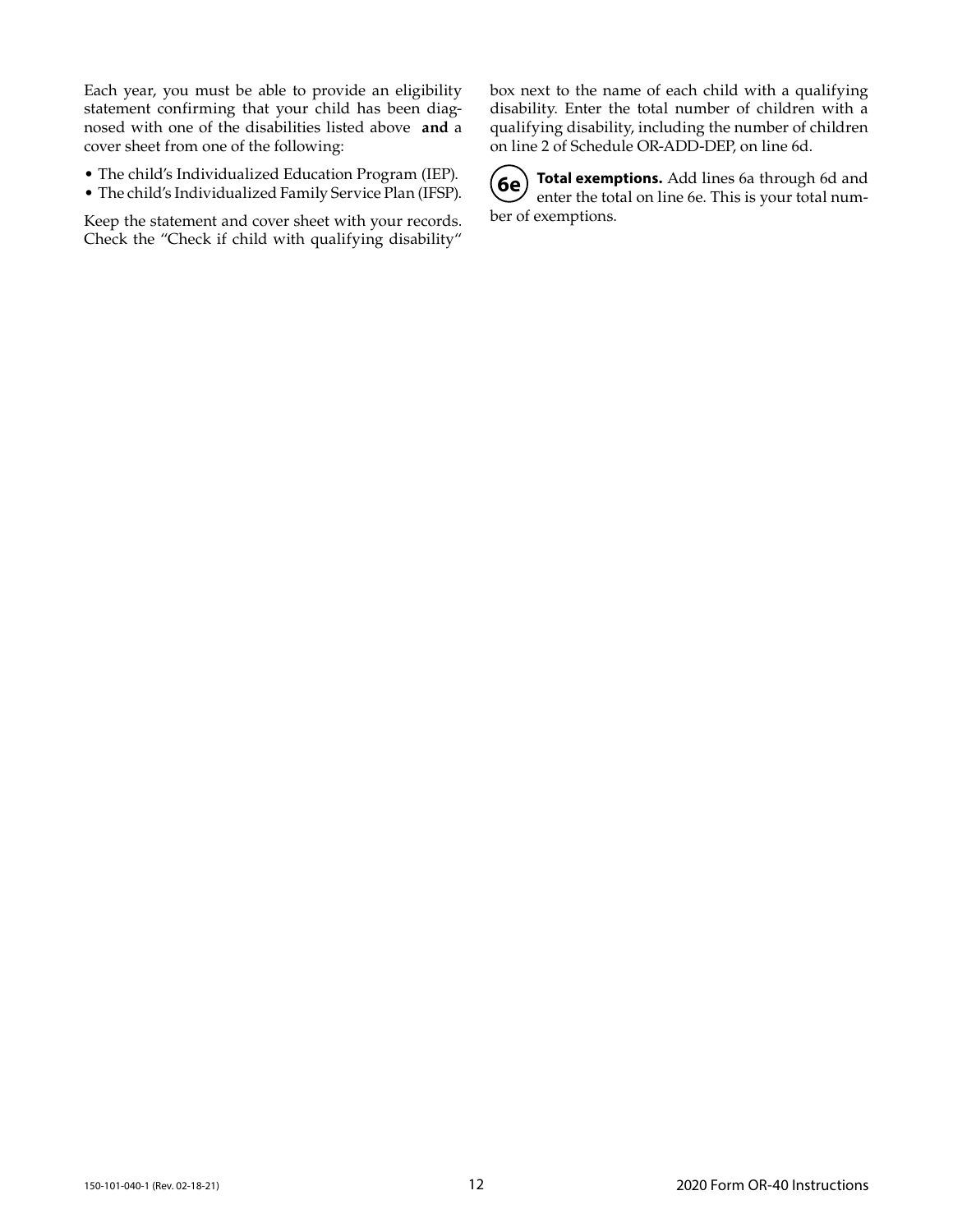# **Form OR-40 line instructions**

**Don't enter cents.** You **must** round off cents to the nearest dollar. For example, \$99.49 becomes \$99, and \$99.50 becomes \$100. If you don't round entries to the nearest dollar, there may be small variations in the totals we use.

**7 Federal adjusted gross income (AGI).** Enter your federal AGI from Form 1040, 1040-SR or 1040-NR, line 11; or Form 1040-X, line 1C. **You must include a copy (front and back) of your federal return, including Schedules 1 through 3 (if applicable), with your Oregon return.** This helps us verify your income and process your return faster. **If you don**'**t include your federal return with your Oregon Form OR-40, items claimed on your return may be adjusted or denied.**

## **Additions**

**8 Total additions from Schedule OR-ASC.** Enter the total from Schedule OR-ASC, section 1. **Include the schedule with your return.** 

For more information about additions, see the instructions for Schedules OR-ASC and OR-ASC-NP or "Additions" in Publication OR-17.

# **Subtractions**

**10 2020 federal tax liability subtraction.** Complete the following worksheet to determine your **federal tax liability** subtraction for 2020. Carefully follow the instructions. Don't confuse your **federal tax liability** on your federal return with the **federal tax withheld** on a Form W-2. They aren't the same. **RDPs and those filing as "married filing separately for Oregon only,"** use amounts from your actual federal return(s), **not** your "as if" return.

The federal tax liability subtraction limit for 2020 is \$6,950 (\$3,475 if married filing separately). The subtraction is further limited by the AGI phase-outs shown in Table 5.

**Note:** Use the worksheet(s) in the "Federal income tax liability" section of Publication OR-17 if any of these situations apply:

- You're amending your 2020 federal return or we corrected the federal tax liability subtraction on your original 2020 Oregon return.
- A prior year's federal return was audited or amended, resulting in additional federal tax paid or refunded in 2020.
- You paid income tax to a foreign country.
- You filed your federal return on Form 1040-NR.
- You reported recapture taxes or credits on your federal return.

**Caution:** Don't include any of the following in your calculation:

- Self-employment tax.
- Social Security and Medicare tax on tips.
- Household employment taxes.
- Penalties or interest.
	- 1. Enter your federal tax liability from Form 1040 or 1040-SR, line 22. 1.
	- 2. Enter your excess advance premium tax credit from Form 1040 or 1040-SR, Schedule 2, line 2.  $2.$
	- 3. Line 1 minus line 2. (If less than \$0, enter \$0). 3.
	- 4. Enter your additional tax on retirement plans (Form 1040, Schedule 2, line 6); your firsttime homebuyer credit recapture (Form 1040, Schedule 2, line 7a); any recapture taxes you included as "other taxes" (Form 1040, Schedule 2, line 8); and tax on income not effectively connected with a U.S. trade or business (Form 1040-NR, line 23a). 4.
	- 5. Add lines 3 and 4. 5.
	- 6. Enter your American Opportunity credit from Form 1040 or 1040-SR, line 29.
	- 7. Enter your total premium tax credit from Form 8962, line 24.
	- 8. Enter any **2020** federal economic stimulus payments you received in 2020 or 2021, plus your recovery rebate credit, if any (Form 1040 or 1040-SR, line 30).
	- 9. Add lines 6, 7 and 8. 9.
	- 10. Line 5 minus line 9. (If less than \$0, enter \$0).
	- 11. Enter your maximum allowable amount from Table 5. Don't enter more than \$6,950 (\$3,475 if married filing separately).
	- 12. Enter the **smaller** of line 10 or line 11. This is your federal tax liability subtraction.  $12.$

6.

7.

8.

10.

11.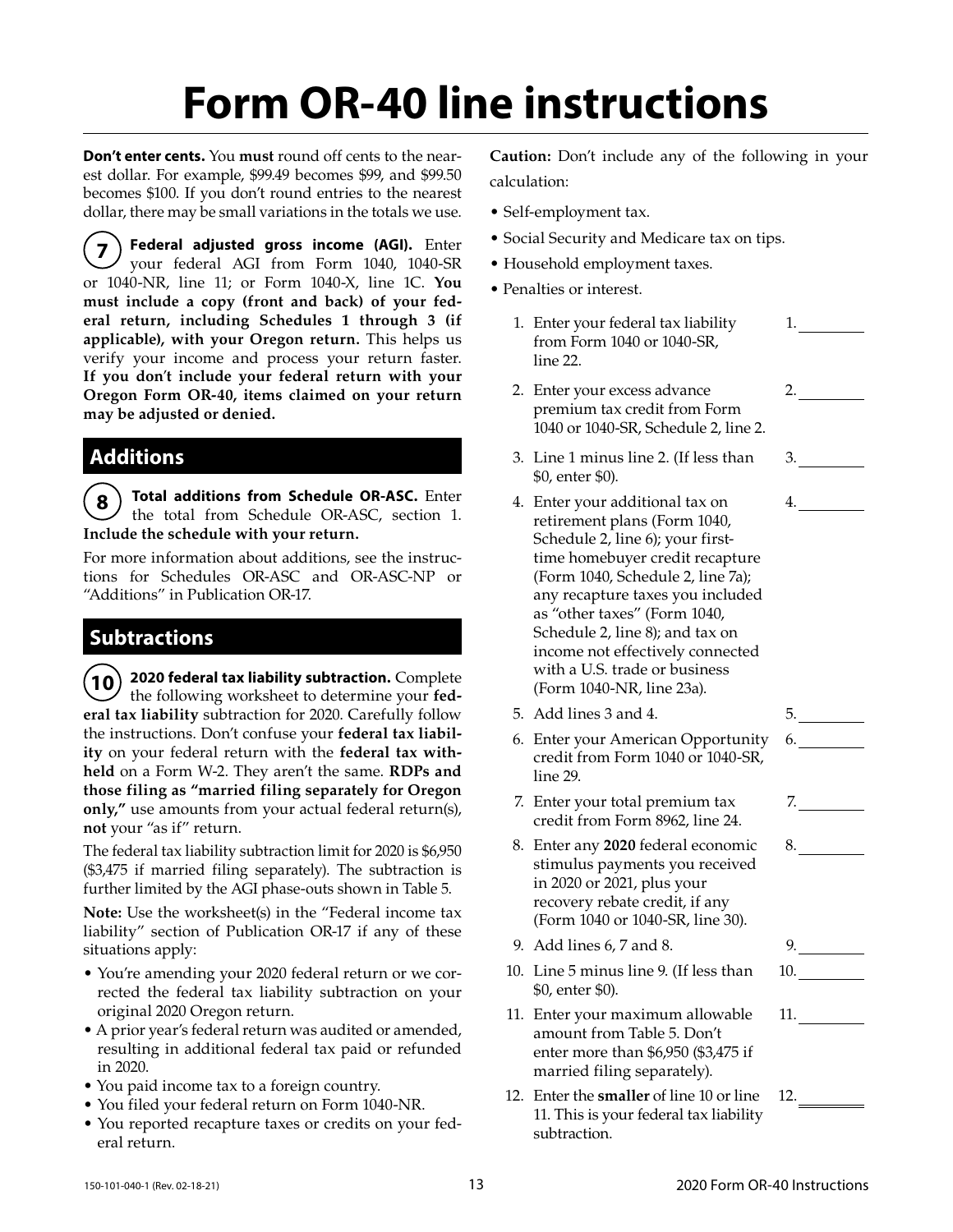**Are you amending your 2020 return?** Usually you can't change your federal tax subtraction on your amended return. See the "Federal income tax liability" section in Publication OR-17 for more information before making changes to this subtraction.

|                              | And your<br>federal adjusted<br>gross income is: | Then your<br>maximum<br>allowable |                                     |
|------------------------------|--------------------------------------------------|-----------------------------------|-------------------------------------|
| If your filing<br>status is: | <b>But less</b><br>At least-<br>than-            |                                   | tax liability<br>subtraction<br>is: |
|                              | 0                                                | \$125,000                         | \$6,950                             |
|                              | \$125,000                                        | \$130,000                         | \$5,550                             |
|                              | \$130,000                                        | \$135,000                         | \$4,150                             |
| Single                       | \$135,000                                        | \$140,000                         | \$2,750                             |
|                              | \$140,000                                        | \$145,000                         | \$1,350                             |
|                              | \$145,000 or more                                |                                   | $\Omega$                            |
|                              | 0                                                | \$125,000                         | \$3,475                             |
| Married filing<br>separately | \$125,000                                        | \$130,000                         | \$2,775                             |
|                              | \$130,000                                        | \$135,000                         | \$2,075                             |
|                              | \$135,000                                        | \$140,000                         | \$1,375                             |
|                              | \$140,000                                        | \$145,000                         | \$675                               |
|                              | \$145,000 or more                                |                                   | 0                                   |
| Married filing               | 0                                                | \$250,000                         | \$6,950                             |
| jointly; or                  | \$250,000                                        | \$260,000                         | \$5,550                             |
| Head of                      | \$260,000                                        | \$270,000                         | \$4,150                             |
| household; or                | \$270,000                                        | \$280,000                         | \$2,750                             |
| Qualifying                   | \$280,000                                        | \$290,000                         | \$1,350                             |
| widow(er)                    | \$290,000 or more                                |                                   |                                     |

#### **Table 5. Federal tax liability subtraction AGI phaseout**

**11 Social Security and tier 1 Railroad Retirement Board benefits income.** Enter the amount from federal Form 1040 or 1040-SR, line 6b. If you have tier 2, windfall/vested dual, or supplemental Railroad Retirement Board benefits, these are subtracted in section 2 of the Schedule OR-ASC, using code 330. For more information, see this topic under "Income" in Publication OR-17.

**12 Oregon income tax refund included in federal income.** Enter your Oregon state income tax refund from federal Form 1040 or 1040-SR, Schedule 1, line 1. **Don't include local, county, or other states' tax refunds.**

**13 Total subtractions from Schedule OR-ASC.** Other subtractions not explained here are claimed on Schedule OR-ASC. Enter the total from Schedule OR-ASC, section 2. **Include the schedule with your return.** For more information about subtractions, see the instructions for Schedules OR-ASC and OR-ASC-NP or "Subtractions" in Publication OR-17.

## **Deductions**

In general, you can claim Oregon itemized deductions or the standard deduction, whichever is larger, **but not both.**

See the exceptions below for:

- Dependents who can be claimed on another taxpayer's return.
- Nonresident aliens.
- Spouses filing separate returns.

**16** Itemized deductions. If you're itemizing your deductions for Oregon enter the amount from Schedule OR-A, line 23. **Note: Don't** enter your federal itemized deductions; the amount allowed for Oregon may be different. You can download Schedule OR-A and instructions from our website or you can contact us to order it.

If you're not itemizing, enter 0.

**17) Standard deduction.** Generally, your standard deduction is based on your filing status, as shown in Table 6:

#### **Table 6. Standard deduction**

| <b>Single</b>                          | \$2,315 |
|----------------------------------------|---------|
| <b>Married filing jointly</b>          | \$4,630 |
| <b>Married filing separately</b>       |         |
| • If spouse claims standard deduction  | \$2,315 |
| • If spouse claims itemized deductions |         |
| <b>Head of household</b>               | \$3,725 |
| <b>Qualifying widow(er)</b>            | \$4,630 |

**Standard deduction—Age 65 or older, or blind.** If you or your spouse turned age 65 by January 1, 2021 or were blind at the end of the tax year, you're entitled to a larger standard deduction. If you or your spouse are permanently blind, you may also qualify for the severely disabled exemption credit; see the instructions for lines 6a and 6b.

Check the applicable boxes on line 17, then multiply the number of boxes checked by:

- \$1,200 if single or head of household filing status; or
- \$1,000 for all other filers.

Add this amount to the standard deduction for your filing status from Table 6. Enter the total on line 17.

**Example.** Joni and Mike are married. By January 1, 2021, Joni had turned 61 and Mike had turned 67. Joni files the return as the primary taxpayer. She checks the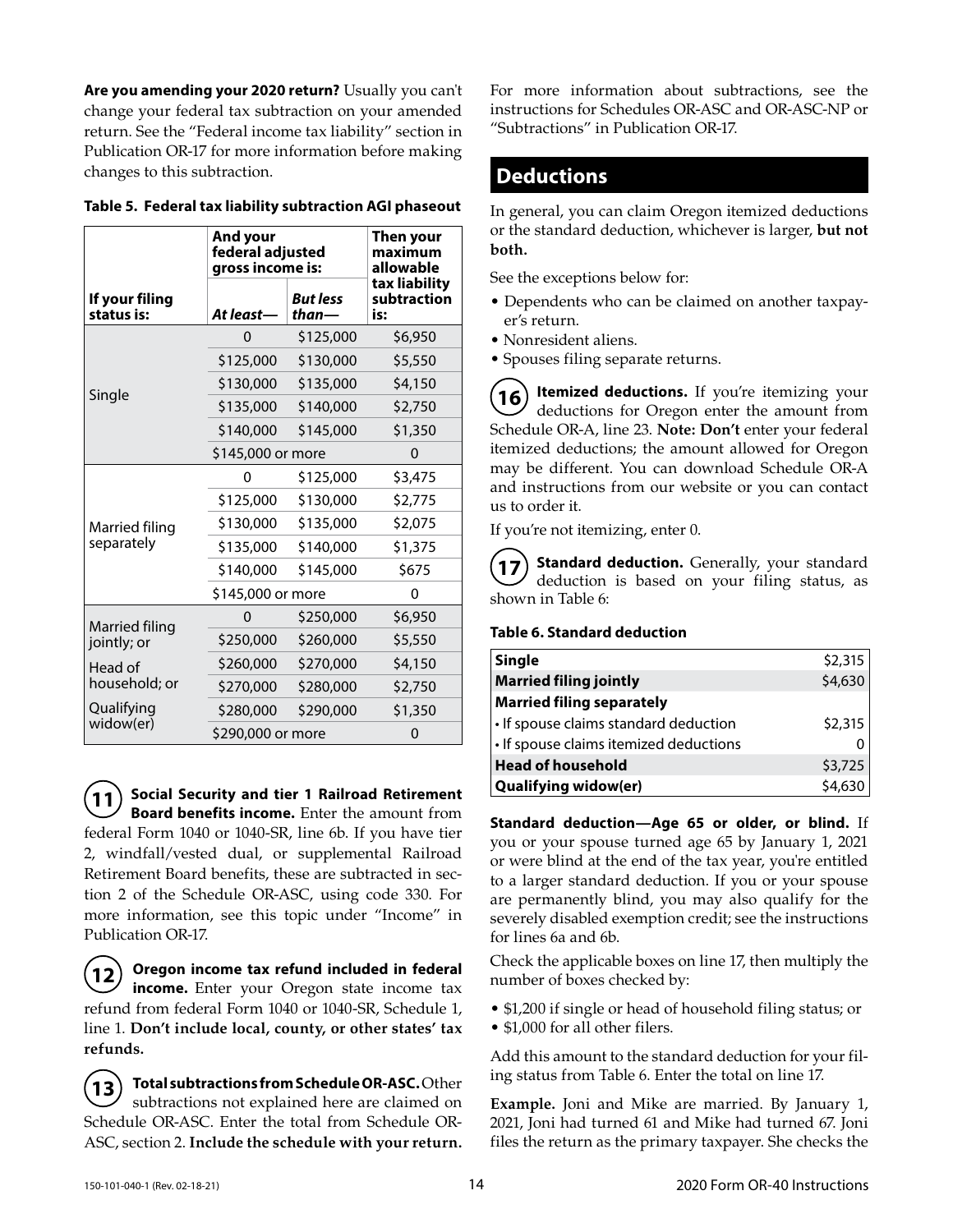box for spouse age 65 or older and adds \$1,000 to their standard deduction. Joni enters \$5,630 (\$4,630 + \$1,000) on line 17.

**Standard deduction—Dependents who can be claimed on another taxpayer's return.** If someone else can claim you as a dependent, your standard deduction is limited to the **larger** of:

- Your earned income plus \$350, up to the maximum allowed for your filing status (see Table 6); or
- \$1,100.

This limit applies even if the other person doesn't actually claim you as a dependent on their return.

If you're a dependent and not married, use the following worksheet to figure your standard deduction. If you're a dependent and married, see "Deductions and modifications" in Publication OR-17.

#### **Standard deduction worksheet for single dependents**

| 1. Enter your earned income (see<br>definition below).                        | 1.          |
|-------------------------------------------------------------------------------|-------------|
| 2. Additional \$350.                                                          | 2. \$350    |
| 3. Add lines 1 and 2.                                                         | 3.          |
| 4. Minimum standard deduction.                                                | 4. \$1,100  |
| 5. Enter the larger of line 3 or line 4.                                      | 5. $\qquad$ |
| 6. Basic standard deduction for<br>single.                                    | 6. \$2,315  |
| 7. Enter the smaller of line 5 or line<br>6.                                  | 7.          |
| 8. If you turned age 65 by $1/1/2021$ ,<br>enter \$1,200. Otherwise, enter 0. | 8.          |
| 9. If you're blind, enter \$1,200.<br>Otherwise, enter 0.                     | 9.          |
| 10. Add lines 7, 8, and 9. This is your<br>standard deduction.                | 10.         |

**Earned income** includes salaries, wages, tips, professional fees, or other amounts received as pay for work you actually performed, and any part of a scholarship or fellowship grant you received that is included in your gross income.

**Standard deduction—Nonresident aliens.** The standard deduction for nonresident aliens (as defined by federal law) is 0.

**Standard deduction—Married filing separately.** The standard deduction for married individuals filing separately is 0 if one spouse itemizes. This applies even if the standard deduction is more than your itemized deductions.

## **Oregon tax**

**20 Tax tables.** Use the **tax tables** to find your tax if your taxable income on line 19 is less than \$50,000. Find the range for your taxable income, then locate your tax in Column S or Column J:

- Use Column S if your filing status is single or married filing separately.
- Use Column J if your filing status is married filing jointly, head of household, or qualifying widow(er) with dependent child.

**Tax rate charts.** If your taxable income on line 19 is \$50,000 or more, calculate your tax using the formula in the **tax rate chart** for your filing status.

- Use Chart S if your filing status is single or married filing separately.
- Use Chart J if your filing status is married filing jointly, head of household, or qualifying widow(er) with dependent child.

**Example 1:** Emily, a single taxpayer, has taxable income of \$19,525. She uses Column S in the tax tables to find the tax on income that is at least \$19,500 but less than \$19,600. Emily enters \$1,458 on line 20.

**Example 2:** Daniel and Madison are filing a joint return. Their Oregon taxable income is \$75,500. They use the formula in Chart J to calculate their tax as follows:

| Tax on the first \$50,000<br>(from the chart) |             | \$3,869     |
|-----------------------------------------------|-------------|-------------|
| Oregon taxable income                         | \$75,500    |             |
| Minus the first \$50,000                      | $-50,000$   |             |
| Excess over \$50,000                          | \$25,500    |             |
| Multiply excess by 8.75%                      | $x\,0.0875$ |             |
| Tax on excess over \$50,000                   |             | $+$ \$2,231 |
| Total Oregon tax                              |             | \$6,100     |

**Other tax methods.** If you qualify, you can compute your Oregon tax using any of the following methods:

**Farm income averaging method.** Did you have income from a farm? You may use the federal farm income averaging method to compute your Oregon tax even if you didn't use farm income averaging on your federal return. Download Schedule OR-FIA-40 from our website or you can contact us to order it.

If you use Schedule OR-FIA-40 to calculate your tax, enter the tax amount from Schedule OR-FIA-40, line 24 and check box 20a. Don't include Schedule OR-FIA-40 with your return. Keep it with your records.

**Farm asset capital gain method.** Did you sell or exchange capital assets primarily used in farming because you were getting out of a farming business? Or,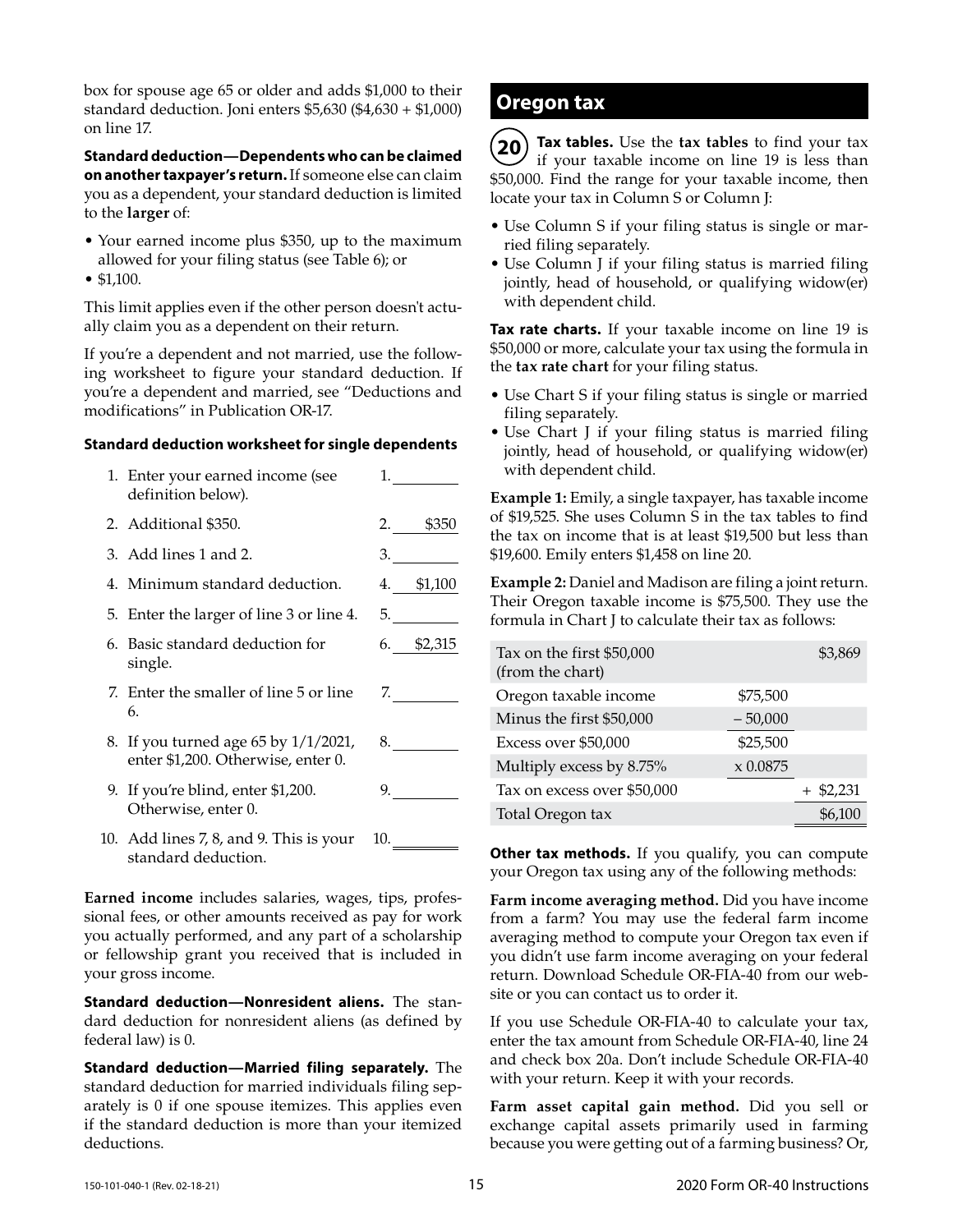did you sell or exchange a farming business in which you held at least a 10 percent ownership interest? If so, you may be eligible for a reduced tax rate on the net capital gain from the proceeds. Download Worksheet FCG from our website or you can contact us to order it.

Enter the tax amount from Worksheet FCG, line 9 and check box 20b. Don't include Worksheet FCG with your return. Keep it with your records.

**Oregon qualified business income reduced tax rate.**  Did you have business income from a sole proprietorship, partnership, or S corporation in which you materially participated? If so, you may qualify to use this reduced tax rate. For details, see Schedule OR-PTE-FY on our website or you can contact us to order it.

**Note:** If you elect to use this reduced tax rate for qualifying income, the election is irrevocable and must be made on your original return. An original return includes an amended return filed on or before the due date, including extensions. **You can't change the election after your original return has been filed.**

If you use Schedule OR-PTE-FY to calculate your tax, enter the tax amount from Schedule OR-PTE-FY, line 14a and check box 20c. Include the schedule with your Oregon return or submit it at www.oregon.gov/dor; click the link for Revenue Online and log in or create an account.

**21 Interest on certain installment sales.** Did you have installment sales that required you to pay interest on the deferred tax liability for federal purposes? If so, you must also compute interest for Oregon using the same method as for federal. The annual interest rate is 6 percent for 2020 and 4 percent for 2021.

# **Credits—Nonrefundable**

Nonrefundable credits can't be more than your Oregon tax liability. **Carryforward credits** allow you to claim unused amounts in a later year. **Standard credits** can't be used in any other year. For more information about these and other nonrefundable credits, see the instructions for Schedules OR-ASC and OR-ASC-NP or "Credits" in Publication OR-17.

**23 Exemption credit.** If your federal AGI is more than \$200,000 (\$100,000 if your filing status is single or married filing separately), enter 0; otherwise, use this worksheet to figure your exemption credit.

### **Exemption credit worksheet**

- 1. If your federal AGI is more than \$100,000 and your filing status is single or married filing separately, or more than \$200,000 for all others, enter 0; otherwise, enter the number of "regular" exemptions from lines 6a and 6b plus the number of dependents from line 6c.
- 2. If your federal AGI is more than \$100,000, enter 0; otherwise, enter the number of "Severely disabled" exemptions from line 6a and 6b. 2.

1.

3.

5.

- 3. If your federal AGI is more than \$100,000, enter 0; otherwise, enter the number of exemptions for children with a qualifying disability from line 6d.
- 4. Add lines 1, 2, and 3. 4.
- 5. Line 4 times \$210. This is your exemption credit.

**24 Political contribution credit.** If your federal AGI isn't more than \$75,000 (\$150,000 if you're filing a joint return), you may claim a standard credit of up to \$50 (\$100 if you're filing a joint return) for cash contributions you made during 2020 to any:

- Qualified political party.
- Qualified candidate for federal, state, or local elective office, or the candidate's campaign, for an election in Oregon.
- Political action committee certified in Oregon.

**25 Total standard credits from Schedule OR-ASC.**  All other standard credits are claimed on Schedule OR-ASC. Enter the total of your standard credits from section 3 of the schedule. **Include Schedule OR-ASC with your return.**

**28 Total carryforward credits from Schedule OR-ASC.** All carryforward credits are claimed on Schedule OR-ASC. Enter your total carryforward credits from section 4 of the schedule. **Include Schedule OR-ASC with your return.**

## **Tax payments and refundable credits**

**30** Oregon income tax withheld. Enter the total **Oregon** tax withheld from your wages and other income. State tax withheld from wages is shown in box 17 of Form W-2 and in the State area of various 1099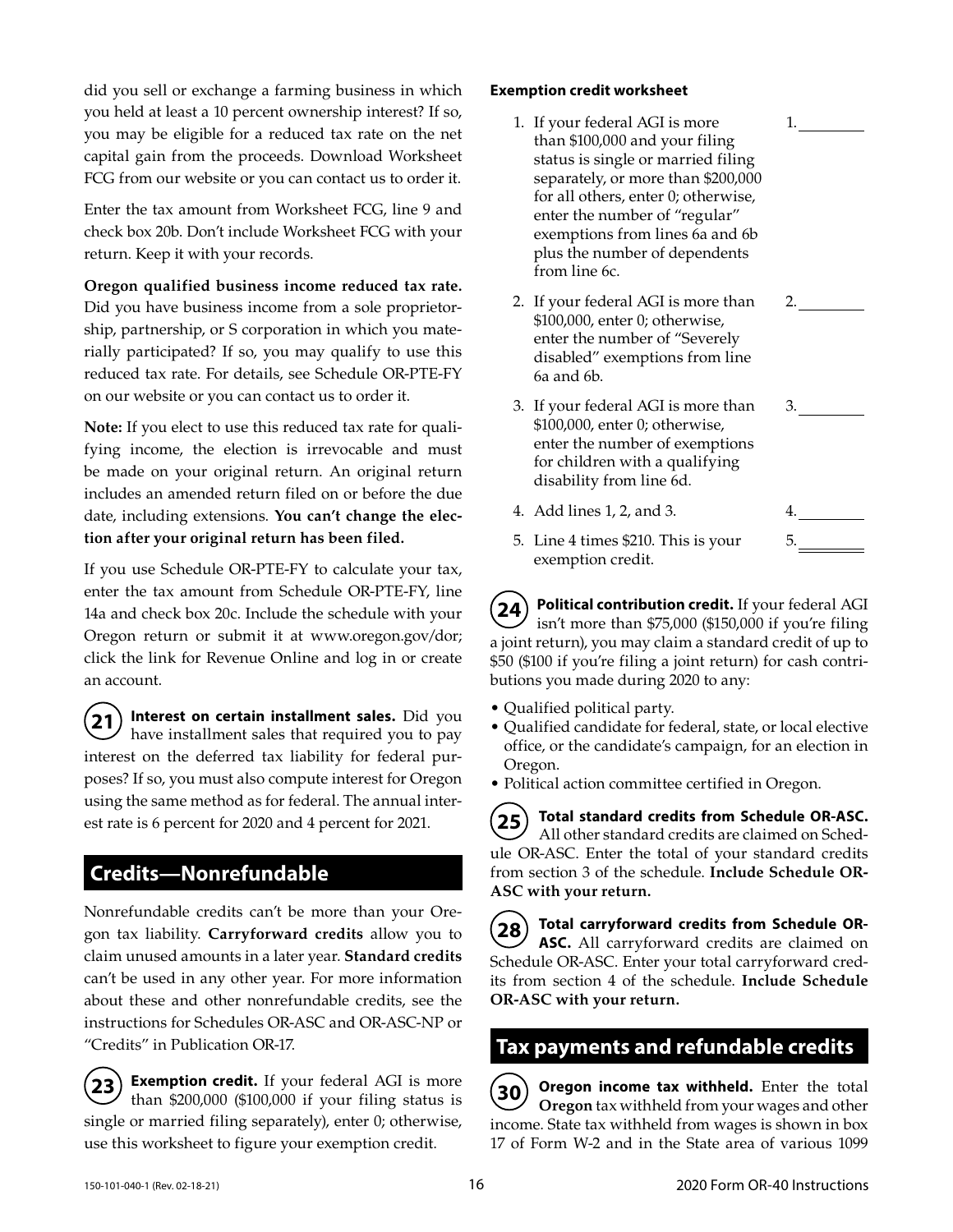forms. **Don't** include FICA (Social Security) tax withheld or tax withheld from your wages by other states. **You must include a legible, unaltered copy** of your Form W-2 from each job and any Form 1099 showing Oregon income tax withheld with your Oregon return.

If you don't have a Form W-2 or 1099, you must provide other proof of Oregon tax withheld. Proof may include a copy of a final paycheck stub or a letter from your employer. If you file before February 1, 2021, we can only accept a Form W-2 or 1099 as proof.

If you have tax to pay, you may want to increase the amount your employer or other payer withholds from your wages. For withholding information, go to www.oregon.gov/dor/personal.

**31 Amount applied from your prior year's tax refund.** Enter the amount of any prior-year refund you applied as a payment of 2020 estimated tax. If we adjusted your applied refund, be sure to use the adjusted amount. If you need to verify your applied refund amount, log into or create your Revenue Online account at www.oregon.gov/dor or contact us.

**32 Estimated tax payments for 2020.** Enter the total  $\mathcal{V}$  estimated tax payments you made before filing your 2020 Oregon return. For calendar-year filers, these payments were due April 15, 2020; June 15, 2020; September 15, 2020; and January 15, 2021. **Include all** payments you made up to the date you filed your original or amended return. **Don't include** the amount reported on line 31. If you need to verify your estimated payments, log into or create your Revenue Online account at www.oregon.gov/dor or contact us.

## **Refundable credits**

Refundable credits reduce the amount of tax that you owe. Any amount that is more than your tax liability is treated the same way as an overpayment. Refundable credits not explained here are claimed on Schedule OR-ASC.

For more information about refundable credits, see the instructions for Schedules OR-ASC and OR-ASC-NP or "Credits" in Publication OR-17.

**33 Earned income credit.** Oregon's earned income credit is a percentage of the earned income tax credit (EITC) claimed on your federal return. The percentage is based on the age of your **youngest** dependent at the end of the tax year. You may claim the Oregon earned income credit **only if** you qualify for the federal EITC. **Note to RDPs:** You may claim this credit if you would otherwise qualify for the EITC using your "as if" federal return.

Use Table 7 and the following worksheet to figure your credit.

#### **Table 7. EIC percentage**

| Age of youngest dependent<br>at end of tax year | <b>Percentage of</b><br>federal EITC |
|-------------------------------------------------|--------------------------------------|
| At least 3 years old, or no<br>dependents       | 9 percent (0.09)                     |
| Younger than 3                                  | 12 percent (0.12)                    |

#### **Earned income credit worksheet**

- 1. Enter your federal EITC from Form 1040 or 1040-SR, line 27. 1.
- 2. Enter the percentage from the table as a decimal. 2.
- 3. Line 1 times line 2. This is your Oregon earned income credit. 3.

**35 Total refundable credits from Schedule OR-ASC.**  Enter your total refundable credits from Schedule OR-ASC, section 5. **Include Schedule OR-ASC with your return.**

## **Penalties and interest**

**39** Your 2020 tax must be paid by **April 15, 2021**, even if you requested an extension of time to file your return. Your 2020 return must be filed by April 15, 2021. If you requested an extension, your return must be filed by October 15, 2021.

Round the total of penalties and interest to the nearest whole dollar. For more information and examples showing how penalties and interest are calculated, see "Interest and penalties" in Publication OR-17.

### **Penalties**

Penalty amounts are based on the tax after all credits shown on your return. To find your tax after all credits, start with your tax after standard and carryforward credits on line 29, then subtract the refundable credit amounts on lines 33, 34, and 35.

- **Failure-to-file penalty.** Include a penalty for failure to file a return if:
	- Your return is filed more than three months after the due date (or extension due date); and
	- You didn't pay all of your tax by April 15, 2021.

The penalty for failure to file is 20 percent of your tax after all credits that wasn't paid by April 15, 2021.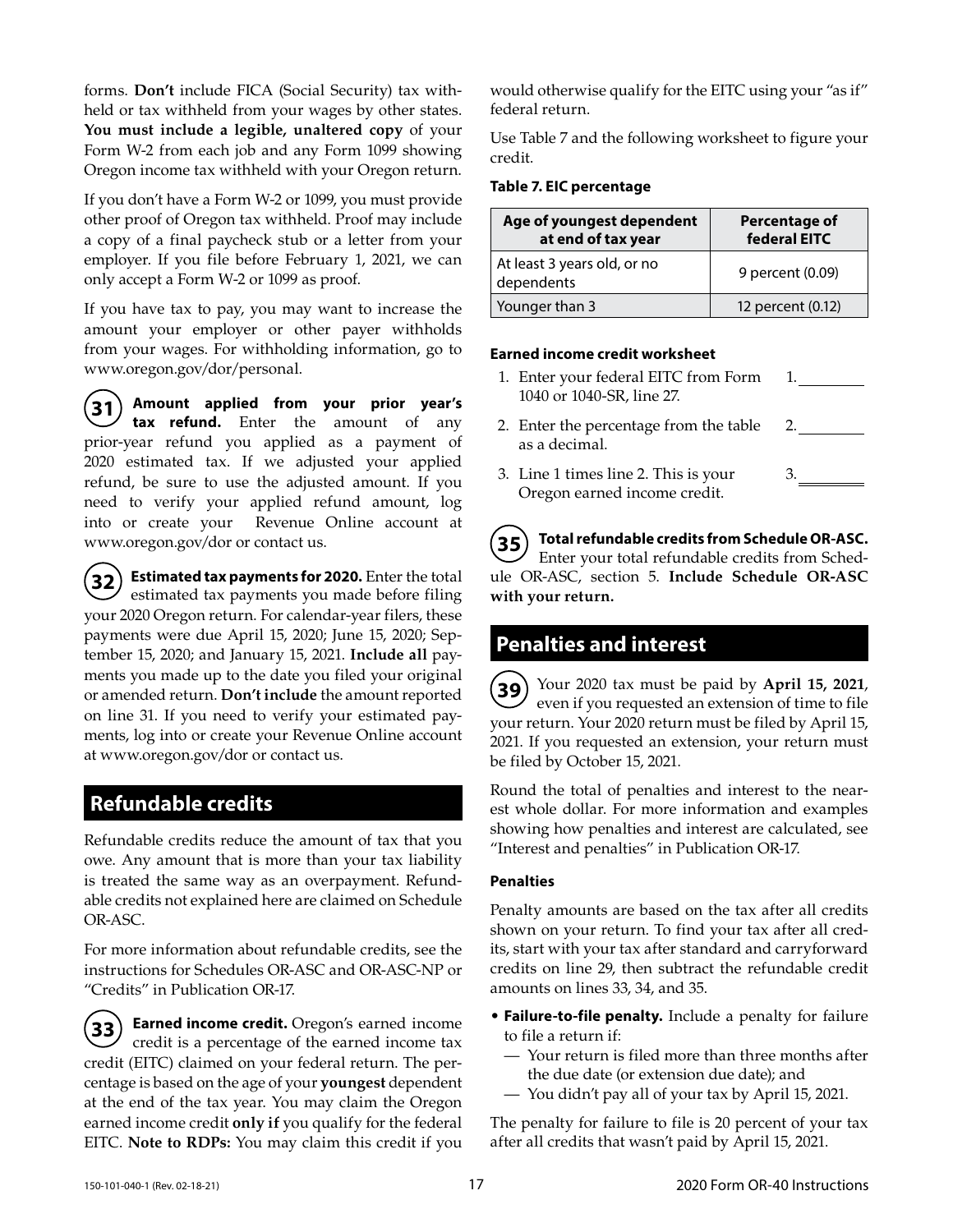- **Failure-to-pay penalty.** Include a penalty for failure to pay if:
	- Less than 90 percent of your tax after all credits was paid by April 15, 2021, or
	- You paid at least 90 percent of your tax after credits by April 15, 2021 but you aren't paying the balance of unpaid tax in full when you file.

The penalty for failure to pay is 5 percent of your tax after all credits that wasn't paid by April 15, 2021.

**Failure to file and pay.** If both penalties apply, your total penalty will be 25 percent of your tax after all credits that wasn't paid by April 15, 2021.

**First-time home buyer savings account (FTHBSA) penalty for nonqualified withdrawal.** Include penalty of 5 percent of the funds withdrawn from your FTHBSA if you withdrew funds from your account for a purpose other than purchasing a home.

No penalty will be imposed if:

- The account holder:
	- Dies.
	- Files bankruptcy.
	- Becomes permanently unable to regularly perform work at a gainful and suitable occupation due to loss of any bodily function.
- The funds are withdrawn more than 10 years after the account was opened.

This penalty is in addition to all other penalties provided by law. Withdrawn funds that are subject to this penalty also must be added back to Oregon income. See this topic in "Additions."

#### **Interest on unpaid tax**

You'll owe interest on the amount of tax that wasn't paid by April 15, 2021. Interest starts accruing on April 16 and continues to accrue every day, including the date of your payment.

Interest is figured daily, based on a 365-day year. The annual interest rate for 2021 is 4 percent, or 0.0110 percent per day.

To figure your interest, count the number of days starting with April 16, 2021 and ending with the date of your payment. Multiply your unpaid tax by the number of days, then multiply by 0.000110 (the daily rate converted to a decimal).

**Interest rate increase.** If we bill you for unpaid tax, and the tax isn't paid in full within 60 days from the date of our billing notice, the annual interest rate increases by 4 percentage points, to 8 percent.

**Amended return.** If you're amending your return, calculate the interest based on the additional amount of tax you must pay (line 5 of the **Amended worksheet**).



**40 Interest on underpayment of estimated tax.** Underpayment interest is charged if:

- Your tax after all credits and withholding is \$1,000 or more;
- You were required to make estimated tax payments;
- One or more of your required installments was underpaid; **and**
- You don't qualify for an exception.

**Note:** You could be charged interest on underpayment of estimated tax even if line 37 shows a refund.

See Publication OR-10 to determine if you owe underpayment interest or qualify for an exception. Download the publication from our website or you can contact us to order it.

If you owe underpayment interest, enter the amount from line 33 of Form OR-10. If you qualify for an exception, enter the exception number from line 1 of the form inside box 40a. If you used the Annualized Income Worksheet (located in the Form OR-10 Instructions) to figure your interest, check box 40b. **Include Form OR-10 with your return** (along with any required statements if you're claiming an exception). Keep the Annualized Income Worksheet with your records.

## **Amount due**

**42 Amount you owe.** Enter your total unpaid tax plus penalties and interest. **Note:** If you have an overpayment on line 37 **and** the overpayment is less than the total penalties and interest you entered on line 41, enter the amount from line 41 minus the amount on line 37.

## **Payment options**

You may pay electronically from your checking or savings account, by credit card, or with a check, cashier's check, or money order. Cash payments can be made only at our main office in Salem. If the amount due is less than \$2, no payment is required.

### **Electronic payment from your checking or savings account**

You can pay your current year income taxes, 2021 estimated income taxes, any prior year taxes due, and amended return taxes directly from your checking or savings account. There is no fee to use this service.

This option is available only through our website. Go to www.oregon.gov/dor and click the link for Revenue Online.

Direct debit may be available with e-filed returns at the time of filing.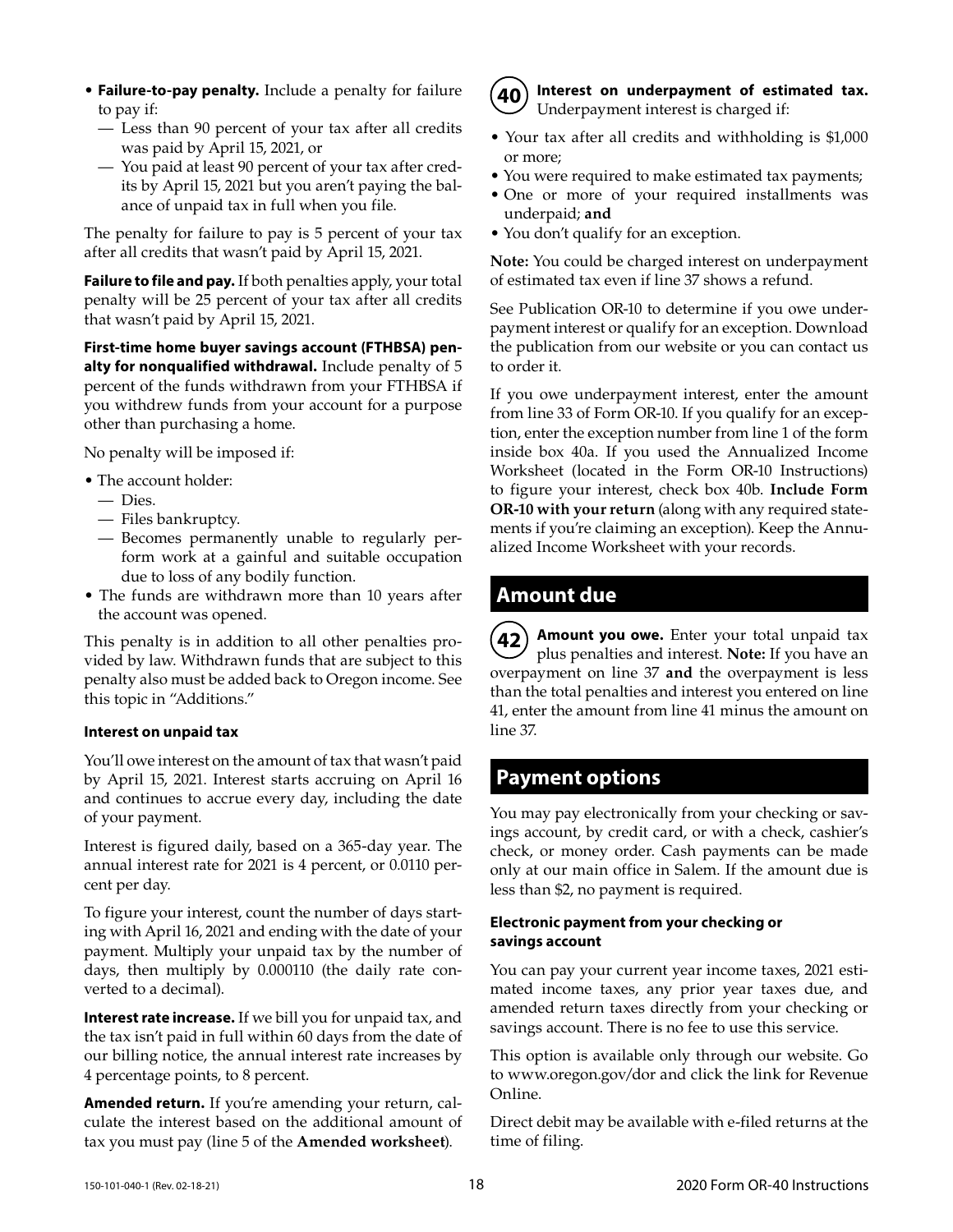#### **Credit card payments**

You can pay with your Discover, MasterCard, or Visa credit card. The service provider **will charge** you a convenience fee. The service provider will tell you what the fee is during the transaction; you will have the option to continue or cancel the transaction before entering your credit card information. If you complete the credit card transaction, you will receive a confirmation number. **Keep this confirmation number as proof of payment—don't send it with your return.**

To pay by credit card, go to www.oregon.gov/dor and click the link for Revenue Online.

#### **Check or money order**

- Make your check or money order payable to **"Oregon Department of Revenue."**
- Write all of the following on your payment:
	- The tax year (2020).
	- The form you're filing (Oregon Form OR-40).
	- The last four digits of your SSN or ITIN.
- Use blue or black ballpoint ink. Don't use red or purple ink or gel pens.
- Don't send cash or a postdated check.

Form OR-40-V. Use the voucher only if you're making a separate payment by check, cashier's check, or money order. **Don't** use the voucher if you're including a payment with your return or making an electronic payment. You can download Form OR-40-V from our website or you can contact us to order it.

**Payment plan.** If you can't pay in full now, pay what you can. Contact us and we will help you set up a payment plan for the amount you don't pay with your return.

## **Refund**

**Refund.** Enter your overpayment from line 37 minus any penalty or interest from line 41. **Note:** If the amount on line 41 is more than the overpayment on line 37, see the instructions for line 42.

You have three years from the due date of the return to file a claim for your refund. By law, we can't issue a refund if you file your return more than three years after the return's due date (without extensions) or if the refund is less than \$1. For more information about the time limit for claiming a refund, see "Payments and refunds" in Publication OR-17.

**Interest on refunds.** See "Payments and refunds" in Publication OR-17 for information about interest paid on refunds.

### **Refund applications**

If line 43 shows a refund, you may use some or all of it to:

- Make an estimated tax payment for a later year.
- Donate to one or more of the charitable organizations listed on Schedule OR-DONATE.
- Contribute to the political party of your choice.
- Make a deposit to an Oregon college or MFS 529 savings plan account.

Each of these applications will reduce your refund. The combined total of all applications can't be more than the amount of your refund.

**Note:** A refund of overpaid tax will be offset against outstanding debt before any amount is applied or refunded to you.

**Instructions for amended returns.** If line 5 of the **Amended worksheet** shows a refund, you can use some or all of it for the refund applications listed above. However, you **can't reduce** any amounts you've already applied from a refund on your original return. See the instructions for each application for details.

**44** Open estimated tax account. Enter the amount of your refund you want to apply as a tax payment for a later year. This amount will be applied to your **open** estimated tax account (to a year where you **will be** filing a tax return). Generally, unless you're filing a delinquent or amended return, the payment will be applied to the 2021 tax year. For more information, see "Payments and refunds" in Publication OR-17.

**Instructions for amended returns.** Enter the amount, if any, from a refund on your original return that you've already applied as an estimated tax payment for a later year. If line 5 of the **Amended worksheet** shows a refund and you want to apply some or all of it as an estimated tax payment, include the amount you want to apply.

**45** Charitable checkoff. Enter the amount from line 30 of Schedule OR-DONATE. For more information, see the schedule instructions. You can download Schedule OR-DONATE and instructions from our website or you can contact us to order it.

**Note:** If your refund—after any application to an open estimated tax account—is less than your total donation amount, your donations will be prorated.

To make direct donations instead, you can find each charity's address listed on our website. Don't mail your donations to us.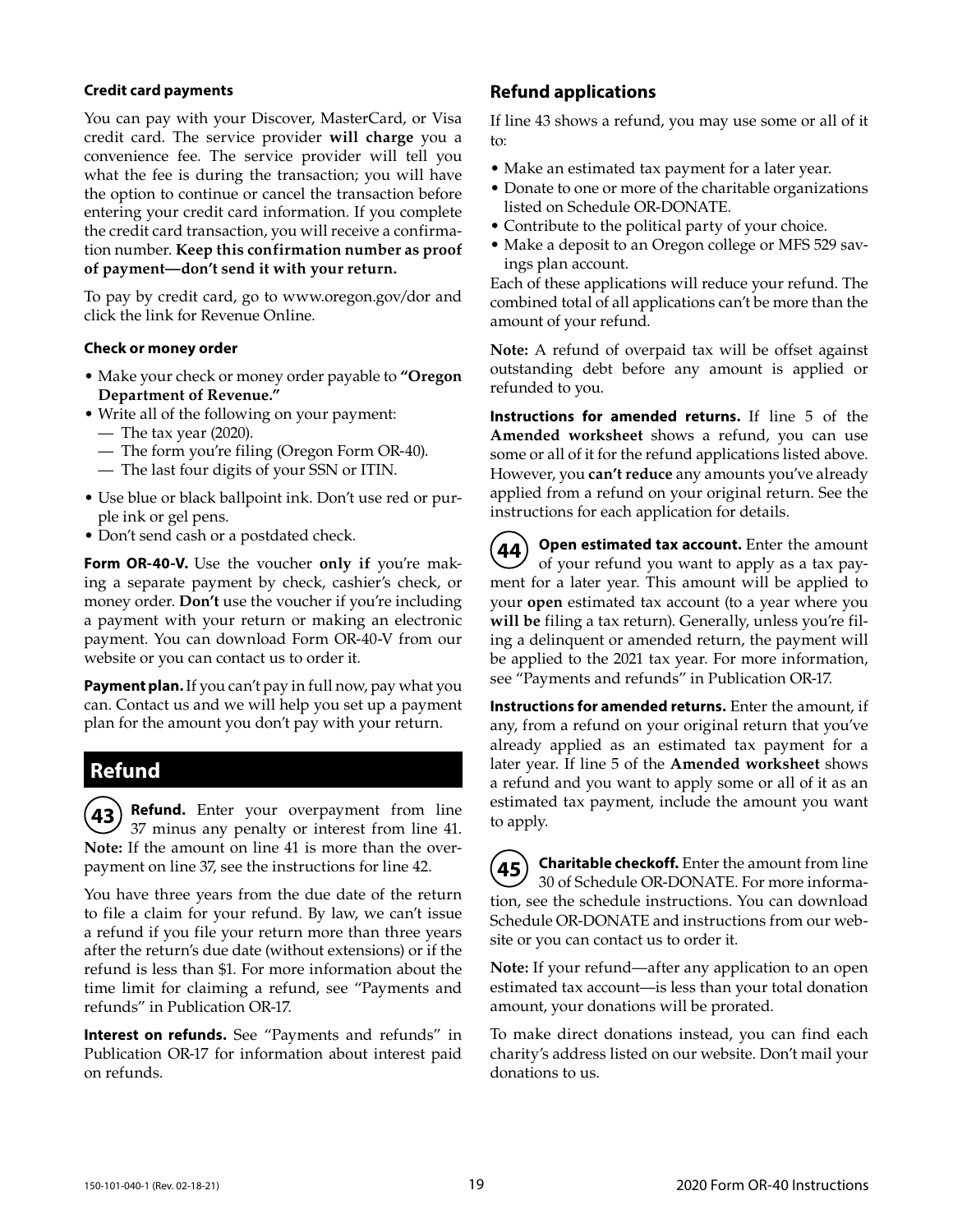**Instructions for amended returns.** Enter the amount, if any, from a refund on your original return that you applied as charitable donations using Schedule OR-DONATE. If line 5 of the **Amended worksheet** shows a refund, you can donate some or all of it to one or more of the listed charities. Include this amount and an amended Schedule OR-DONATE with your amended return. **Note:** The refund from your amended return will be applied as a donation for the calendar year in which you're filing it.

**46** Political party checkoff. You may use your refund to contribute \$3 to the Oregon political party of your choice. If you're filing a joint return, you and your spouse may each contribute \$3. **Note:** Your contribution will **reduce** your refund and **does not** qualify for the political contribution credit.

To make a contribution:

- 1. Designate the political party of your choice using the party's code from the alphabetized list below.
	- If **you** contribute, enter **one** code in box 46a.
	- If **your spouse** contributes on a joint return, enter **one** code in box 46b.

Enter only one code per taxpayer. Spouses filing a joint return don't have to enter the same code.

- Constitution Party of Oregon [code 500].
- Democratic Party of Oregon [code 501].
- Independent Party of Oregon [code 502].
- Libertarian Party of Oregon [code 503].
- Oregon Republican Party [code 504].
- Pacific Green Party of Oregon [code 505].
- Progressive Party [code 506].
- Working Families Party of Oregon [code 507].

2. Enter your total contribution amount.

- If you **or** your spouse contribute, enter \$3.
- If both you **and** your spouse contribute on a joint return, enter \$6.

**Note:** Your political party contribution **won't** be made if:

- Your refund—after any application to an open estimated tax account or charitable checkoff donation is less than your total contribution amount.
- You enter an amount but don't designate a party (or parties).
- You designate a party (or parties) but don't enter an amount.
- You enter more than one party code per taxpayer.

**Instructions for amended returns.** Enter the amount, if any, from a refund on your original return that you applied as a political party contribution. If line 5 of the **Amended worksheet** shows a refund and you didn't make the maximum political party contribution on your original return, you may use the refund to make a contribution on your amended return.

**47 Oregon college or MFS 529 savings plan.** Enter the total from Schedule OR-529. For minimum deposit amounts and other information, see the schedule instructions. You can download Schedule OR-529 from our website or you can contact us to order it.

**Note:** If the amount of your refund—after any application to an open estimated tax account, charitable checkoff donation, or political party contribution—is less than the total amount you want to deposit, no deposit will be made.

**Instructions for amended returns.** Enter the amount, if any, from a refund on your original return that you applied as an Oregon college or MFS 529 savings plan deposit. If line 5 of the **Amended worksheet** shows a refund, add the amount you want to apply as a deposit and include an amended Schedule OR-529 with your amended return. The refund will be applied for the year in which you're filing the amended return.

**49 Net refund.** You must **reduce your refund** by any amounts applied to your open estimated tax account, charitable checkoff donations, political party contributions, and Oregon college or MFS 529 savings plan accounts. **By law, we can't issue or apply a refund if you file your return more than three years after the return's due date (excluding extensions).**

# **Direct deposit**

**50 Direct deposit.** In most cases, we can deposit your refund directly into your checking or savings account instead of mailing you a check. However, federal banking regulations prevent us from making a refund by direct deposit if the final destination is an account outside the U.S. In that case, we must issue a paper check instead.

Before you enter your information, verify that your deposit will be accepted and confirm your routing and account numbers. You can find a diagram of a personal check showing where these numbers are located in the "Payments and refunds" section of Publication OR-17.

Follow these steps to make sure your refund will be deposited into the correct account:

- 1. **Check the box** if the final destination for your refund would be an account outside the U.S. **Note:** If you check this box, you will be issued a paper check.
- 2. **Check the appropriate box, either** checking **or** savings, but not both.
- 3. **Enter your nine-digit routing number.** Routing numbers begin with the digits 01 through 12, 21 through 32, or 61 through 72.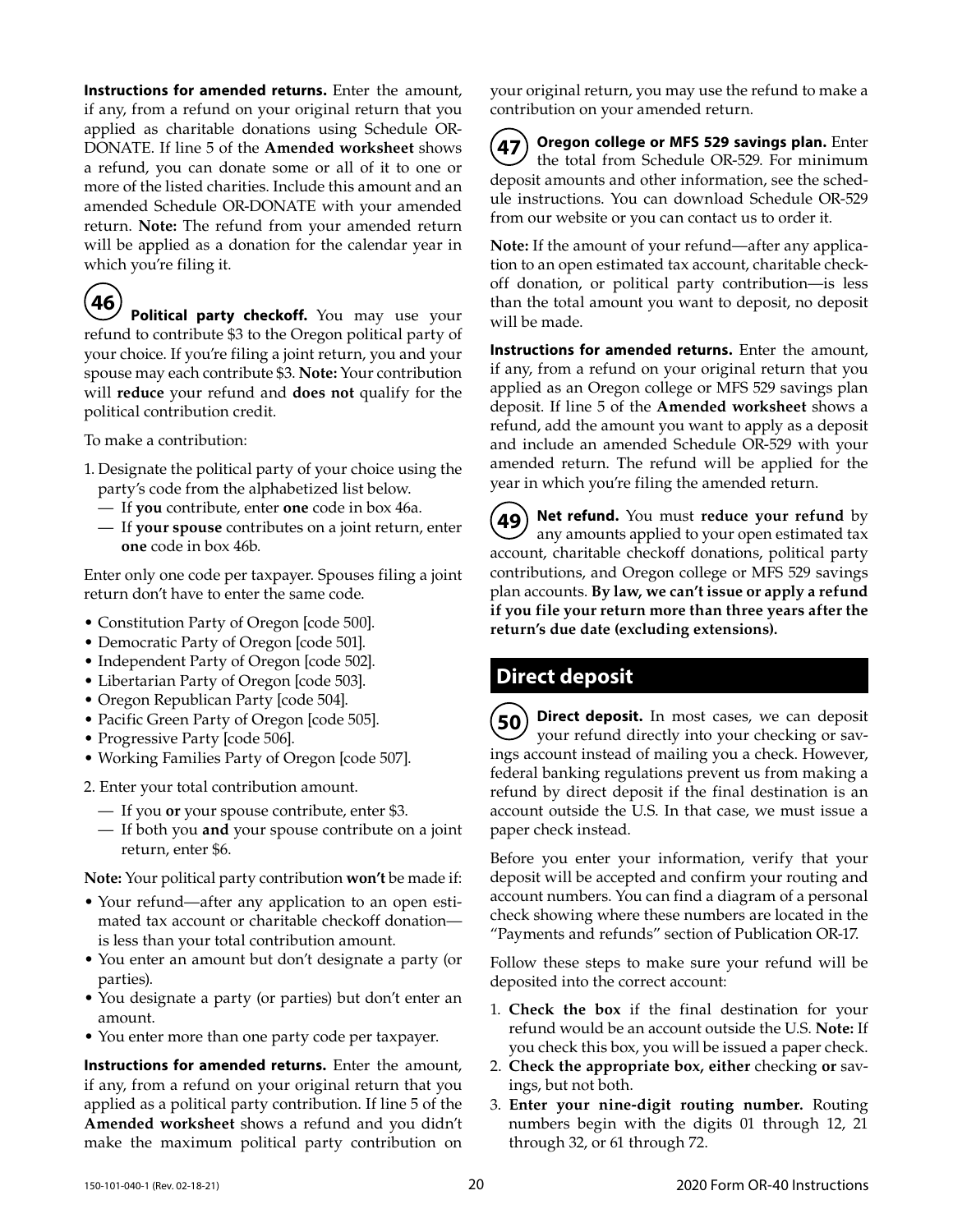- 4. **Enter your account number.** Account numbers can be up to 17 characters (both numbers and letters). Don't include hyphens, spaces, or special symbols.
- 5. **Double-check** the account and routing numbers. **These numbers can't be changed after the return is filed.**

## **Signature block**

**Signature(s).** Be sure to sign and date your return. If you're filing a joint return, both taxpayers must sign. By signing the return, you acknowledge, under penalty of false swearing, that the information on the return is true, correct, and complete.

**Minor child's return.** If your child can't sign their tax return, you may sign the child's name as their legal agent. Sign the child's name and then write "By [your signature], parent (or other legal guardian) of minor child."

**Preparer signature.** Anyone who prepares, advises, or assists in preparing personal income tax returns in exchange for compensation of any kind **must** be licensed to prepare Oregon returns and **must** sign the return.

Signing the return doesn't grant your preparer the right to represent you or make decisions on your behalf. See the *Tax Information Authorization and Power of Attorney for Representation* form and instructions on our website for more information.

Contact the following agencies to check the status of your Oregon tax practitioner:

- State Board of Tax Practitioners at 503-378-4034 (Salem) for licensed tax consultants or preparers, or go to www.oregon.gov/obtp.
- State Board of Accountancy at 503-378-4181 (Salem) for public accountants and certified public accountants, or go to www.oregon.gov/boa.

**Preparer license number.** Licensed tax consultants and tax preparers: enter your license number. CPAs: enter your certificate number. Tax-Aide volunteers: enter your TCE site number. All others: leave blank. **Don't**  enter your driver license number.

## **Before you file**

**Copy of federal return.** Before you assemble your Oregon return, make a copy of both sides of your federal Form 1040 or 1040-SR along with Schedules 1 through 3 (as applicable), 1040-X, or 1040-NR.

Don't include any other federal schedules or an extension request unless instructed otherwise. Keep these with your records; we may ask for them later.

If you created an "as if" federal return, use blue or black ink to label it "as if" on the top left corner. Include it along with the copy of your actual federal return (and any amendments).

**Failure to include your federal return will delay processing, and items claimed on your Oregon return may be adjusted or denied.**

**Amended Oregon return.** If you're amending your Oregon return due to changes to your federal return or a return you filed with another state, include a copy of your amended or corrected federal or other state return or audit report. If you're amending only your Oregon return, include a copy of your original federal or other state return.

**Assemble your Oregon return.** Assemble your return in the order shown below. If a form has more than one page, be sure that you've included all pages and that they're all from the same 2020 form. For example, if you're filing Schedule OR-WFHDC, Schedule OR-A, or Schedule OR-ASC, be sure that "2020 Schedule OR-WFHDC", "2020 Schedule OR-A", or "2020 Schedule OR-ASC" is printed at the top of each page and that you've included all pages associated with each schedule.

**Important: Don't use staples, paperclips, tape, or other fasteners.** Doing so will delay processing.

- 1. Payment by check or money order, if any. **Don't use a voucher.**
- 2. Form(s) W-2 and 1099 showing Oregon tax withheld.
- 3. Form OR-40.
- 4. Schedule OR-A.
- 5. Schedule OR-ASC.
- 6. Schedule OR-ADD-DEP.
- 7. Schedule OR-DONATE.
- 8. Schedule OR-529.
- 9. Schedule OR-PTE-FY.
- 10. Form OR-10.
- 11. Schedule OR-WFHDC.
- 12. Other Oregon schedules required to be included with your return.
- 13. If you're an RDP filing separately for Oregon, your RDP's Oregon return.
- 14. Your federal return(s) and schedules.

**Note:** If you're making an estimated tax payment for 2021 by check or money order, send the payment in a **separate envelope** with a completed Form OR-40-V. **Don't** include your 2021 payment or voucher with your 2020 return.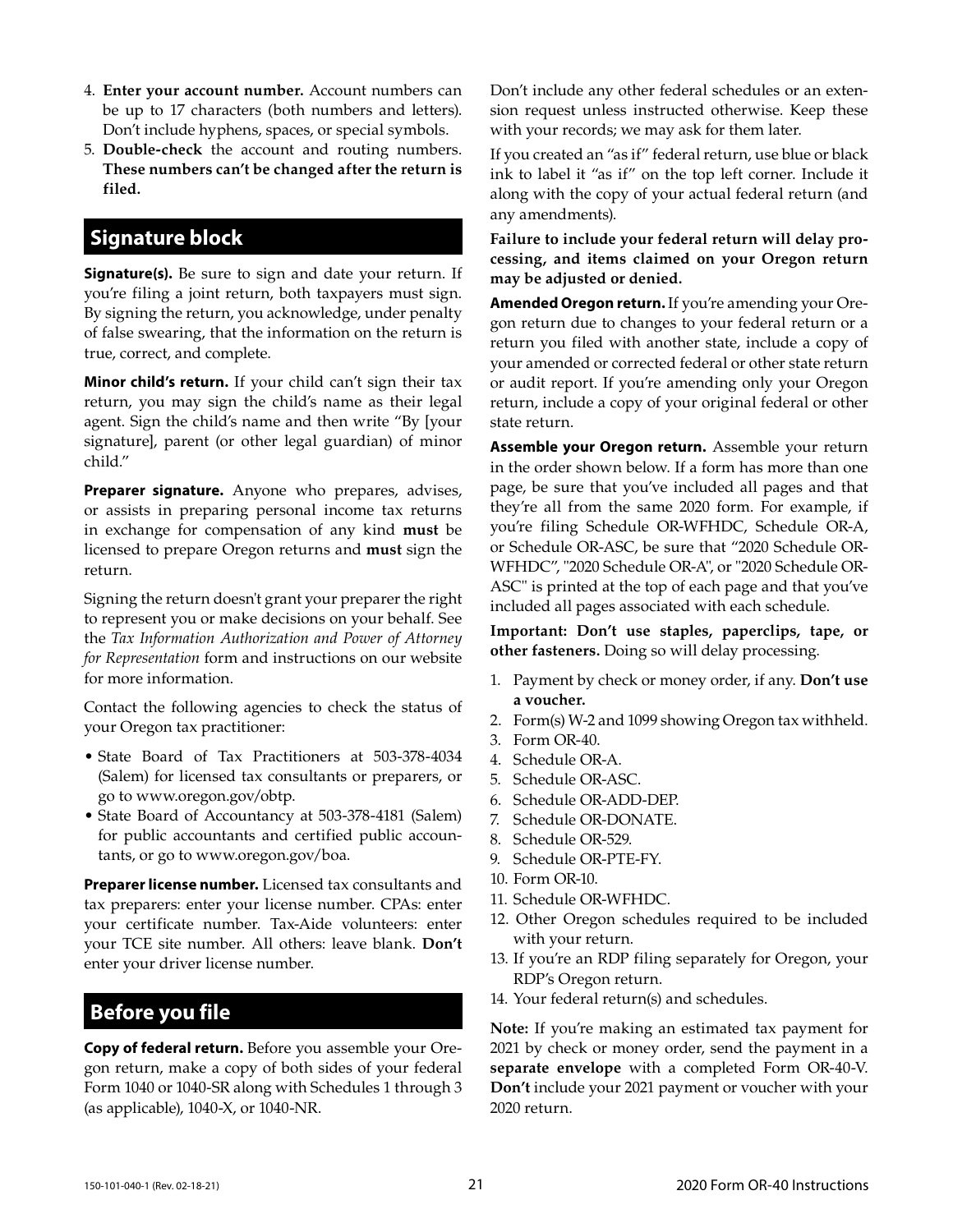## **Avoid processing delays**

**Type or clearly print** your name, SSN, date of birth, complete mailing address, and daytime phone number on your return.

#### **Include all pages of your Oregon return.**

**Double-check your figures and other numbers, including your SSN.** Errors will delay processing. Common mistakes are:

- Math errors.
- A wrong amount claimed for the federal tax liability subtraction.
- Using the wrong line or column on the tax tables.
- Using the wrong tax chart.

**If you have tax to pay,** review the instructions for line 42.

**Verify your account information** if you're requesting a refund by direct deposit.

**Sign your return.** Both spouses must sign a joint return.

**Include legible copies** of all W-2 and 1099 forms showing Oregon income tax withheld. Place them on top of your return along with any payment by check, cashier's check, or money order.

**Include a copy** of your federal return (front and back) with your Oregon return. **Include** federal Schedules 1 through 3 (if applicable), but **don't include** other federal schedules unless otherwise instructed. Place it behind all Oregon forms and schedules.

**Payment by check, cashier's check, or money order**  should be placed on top of your return. Don't mail cash. **Don't use a voucher.** 

**Don't use staples, paper clips, tape, or other fasteners.** 

**Mail your return in a stamped envelope.** Use a business-size  $(4 \times 9\frac{1}{2})$  inches) or larger envelope with adequate postage. Don't use a smaller envelope—it delays processing.

## **Tax return mailing addresses**

**Mail refund returns or no-tax-due returns to:**

REFUND PO Box 14700 Salem OR 97309-0930 **Mail tax-to-pay returns to:**

Oregon Department of Revenue PO Box 14555 Salem OR 97309-0940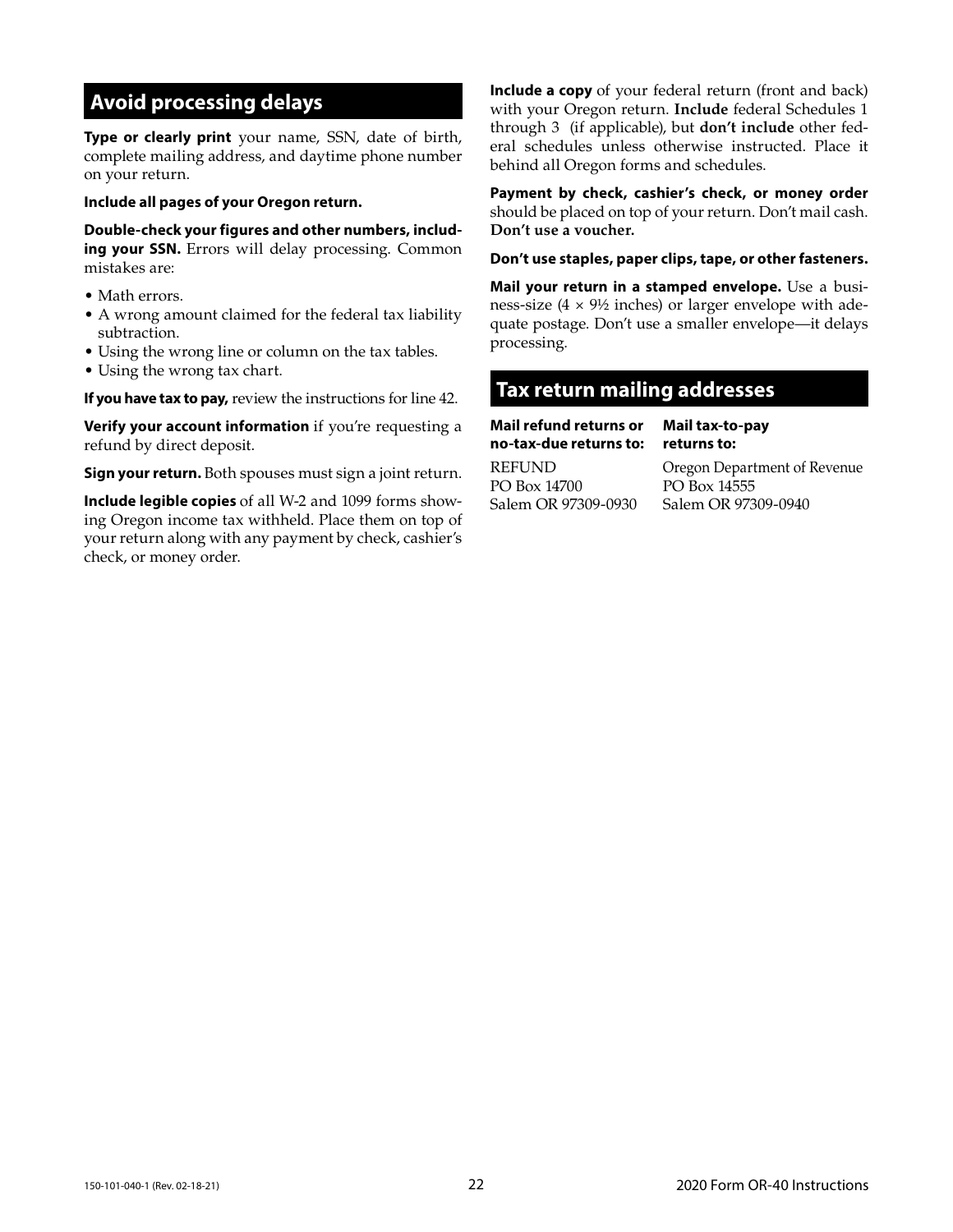# **2020 Tax Tables for Form OR-40 S**  $\left| \begin{array}{c} \mathbf{U} \mathbf{s} \in \mathbf{C} \text{ Olumn S if you are:} \\ \mathbf{U} \end{array} \right|$



**Use column J if you are:**

- Married filing jointly.
- Head of household.
- Widow(er) with dependent child.

| If income from<br>Form OR-40,<br>$line 19$ is: |                      | And you<br>use column:           |                | If income from<br>Form OR-40,<br>line 19 is: |                                  | And you<br>use column: |              | If income from<br>Form OR-40,<br>line 19 is: |                                | And you<br>use column: |              | If income from<br>Form OR-40,<br>line 19 is:                             |                      | And you<br>use column: |                |
|------------------------------------------------|----------------------|----------------------------------|----------------|----------------------------------------------|----------------------------------|------------------------|--------------|----------------------------------------------|--------------------------------|------------------------|--------------|--------------------------------------------------------------------------|----------------------|------------------------|----------------|
| At<br>least:                                   | But<br>less<br>than: | S                                |                | At<br>least:                                 | But<br>less<br>than:             | S                      |              | At<br>least:                                 | But<br>less<br>than:           | S                      |              | At<br>least:                                                             | But<br>less<br>than: |                        |                |
| Your tax is:                                   |                      |                                  |                |                                              |                                  |                        | Your tax is: |                                              |                                |                        | Your tax is: |                                                                          |                      | Your tax is:           |                |
| \$0                                            |                      |                                  | \$4,000        |                                              |                                  | \$9,000                |              |                                              |                                |                        | \$14,000     |                                                                          |                      |                        |                |
|                                                |                      |                                  |                |                                              | $4,000 - 4,100$                  | 201                    | 192          |                                              | $9,000 - 9,100$                | 539                    | 467          | 14,000 - 14,100                                                          |                      | 977                    | 804            |
|                                                |                      |                                  |                | 4,100 –                                      | 4,200<br>4,200 - 4,300           | 208<br>215             | 197<br>202   | $9,100 -$                                    | 9,200<br>$9,200 - 9,300$       | 548<br>557             | 474<br>480   | 14,100 - 14,200<br>14,200 - 14,300                                       |                      | 985<br>994             | 811<br>818     |
|                                                |                      |                                  |                | 4,300 –                                      | 4,400<br>4,400 - 4,500           | 222<br>228             | 207<br>211   |                                              | 9,300 - 9,400<br>9,400 - 9,500 | 565<br>574             | 487<br>494   | 14,300 - 14,400 1,003<br>14,400 - 14,500 1,012                           |                      |                        | 825<br>831     |
|                                                |                      |                                  |                | 4,500 –                                      | 4,600                            | 235                    | 216          | 9,500 –                                      | 9,600                          | 583                    | 501          | <b>14,500 - 14,600</b> 1,020                                             |                      |                        | 838            |
|                                                |                      |                                  |                | 4,700 –                                      | 4,600 - 4,700<br>4,800           | 242<br>249             | 221<br>226   | $9,700 -$                                    | 9,600 - 9,700<br>9,800         | 592<br>600             | 507<br>514   | 14,600 - 14,700 1,029<br>14,700 - 14,800 1,038                           |                      |                        | 845<br>852     |
| $0 -$                                          | 20                   | 0                                | 0              | 4,800 –                                      | 4,900                            | 255                    | 230          |                                              | 9,800 - 9,900                  | 609                    | 521          | 14,800 - 14,900 1,047                                                    |                      |                        | 858            |
| $20 -$                                         | 50                   | $\overline{2}$                   | $\overline{2}$ | $4,900 -$                                    | 5,000                            | 262                    | 235          |                                              | $9,900 - 10,000$               | 618                    | 528          | <b>14,900 - 15,000</b> 1,055                                             |                      |                        | 865            |
| \$50                                           |                      |                                  |                | \$5,000                                      |                                  |                        |              | \$10,000                                     |                                |                        |              | \$15,000                                                                 |                      |                        |                |
| $50 -$<br>$100 -$                              | 100<br>200           | $\overline{4}$<br>$\overline{7}$ | 4<br>7         | 5,000 –<br>5,100 –                           | 5,100<br>5,200                   | 269<br>276             | 240<br>245   | $10,000 - 10,100$<br>10,100 - 10,200         |                                | 627<br>635             | 534<br>541   | 15,000 - 15,100 1,064<br>15,100 - 15,200 1.073                           |                      |                        | 872<br>879     |
| $200 -$                                        | 300                  | $12 \overline{ }$                | 12             | $5,200 -$                                    | 5,300                            | 282                    | 249          | 10,200 - 10,300                              |                                | 644                    | 548          | 15,200 - 15,300 1.082                                                    |                      |                        | 885            |
| $300 -$<br>$400 -$                             | 400<br>500           | 17<br>21                         | 17<br>21       | 5,300 -<br>$5,400 -$                         | 5,400<br>5,500                   | 289<br>296             | 254<br>259   | 10,300 - 10,400<br>10,400 - 10,500           |                                | 653<br>662             | 555<br>561   | <b>15,300 - 15,400</b> 1,090<br>15,400 - 15,500 1,099                    |                      |                        | 892<br>899     |
| $500 -$                                        | 600                  | 26                               | 26             | $5,500 -$                                    | 5,600                            | 303                    | 264          | 10,500 - 10,600                              |                                | 670                    | 568          | 15,500 - 15,600 1,108                                                    |                      |                        | 906            |
| $600 -$<br>$700 -$                             | 700<br>800           | 31<br>36                         | 31<br>36       | $5,600 -$<br>5,700 -                         | 5,700<br>5,800                   | 309<br>316             | 268<br>273   | 10,600 - 10,700<br>10,700 - 10,800           |                                | 679<br>688             | 575<br>582   | 15,600 - 15,700 1.117<br>15,700 - 15,800 1,125                           |                      |                        | 912<br>919     |
| $800 -$<br>$900 -$                             | 900<br>1,000         | 40<br>45                         | 40<br>45       | $5,800 -$<br>$5,900 -$                       | 5,900<br>6,000                   | 323<br>330             | 278<br>283   | 10,800 - 10,900<br>10,900 - 11,000           |                                | 697<br>705             | 588<br>595   | 15,800 - 15,900 1,134<br>$15,900 - 16,000$ 1,143                         |                      |                        | 926<br>933     |
| \$1,000                                        |                      |                                  |                | \$6,000                                      |                                  |                        |              | \$11,000                                     |                                |                        |              | \$16,000                                                                 |                      |                        |                |
| $1,000 - 1,100$                                |                      | 50                               | 50             |                                              | $6,000 - 6,100$                  | 336                    | 287          | 11,000 - 11,100                              |                                | 714                    | 602          |                                                                          |                      | 939                    |                |
| $1,100 -$                                      | 1,200                | 55                               | 55             | $6,100 -$                                    | 6,200                            | 343                    | 292          | 11,100 - 11,200                              |                                | 723                    | 609          | $16,000 - 16,100$ 1,152<br>$16,100 - 16,200$ 1,160                       |                      |                        | 946            |
| $1,200 -$<br>$1,300 -$                         | 1,300<br>1,400       | 59<br>64                         | 59<br>64       | 6,200 –<br>$6,300 -$                         | 6,300<br>6,400                   | 350<br>357             | 297<br>302   | 11,200 - 11,300<br>11,300 - 11,400           |                                | 732<br>740             | 615<br>622   | 16,200 - 16,300 1,169<br>16,300 - 16,400 1,178                           |                      |                        | 953<br>960     |
| $1,400 -$                                      | 1,500                | 69                               | 69             | 6,400 –                                      | 6,500                            | 363                    | 306          | 11,400 - 11,500                              |                                | 749                    | 629          | 16,400 - 16,500 1,187                                                    |                      |                        | 966            |
| 1,500 –<br>$1,600 -$                           | 1,600<br>1,700       | 74<br>78                         | 74<br>78       | $6,500 -$<br>6,600 –                         | 6,600<br>6,700                   | 370<br>377             | 311<br>316   | 11,500 - 11,600<br>11,600 - 11,700           |                                | 758<br>767             | 636<br>642   | 16,500 - 16,600 1.195<br>16,600 - 16,700 1,204                           |                      |                        | 973<br>980     |
| $1,700 -$                                      | 1,800                | 83                               | 83             | $6,700 -$                                    | 6,800                            | 384                    | 321          | 11,700 - 11,800                              |                                | 775                    | 649          | 16,700 - 16,800 1,213                                                    |                      |                        | 987            |
| $1,800 -$<br>1,900 –                           | 1,900<br>2,000       | 88<br>93                         | 88<br>93       | $6,800 -$<br>6,900 –                         | 6,900<br>7,000                   | 390<br>397             | 325<br>330   | 11,800 - 11,900<br>11,900 - 12,000           |                                | 784<br>793             | 656<br>663   | 16,800 - 16,900 1,222<br>16,900 - 17,000 1,230                           |                      |                        | 993<br>1,000   |
| \$2,000                                        |                      |                                  |                | \$7,000                                      |                                  |                        |              | \$12,000                                     |                                |                        |              | \$17,000                                                                 |                      |                        |                |
| $2,000 - 2,100$                                |                      | 97                               | 97             |                                              | $7,000 - 7,100$                  | 404                    | 335          | 12,000 - 12,100                              |                                | 802                    | 669          | 17,000 - 17,100 1,239 1,007                                              |                      |                        |                |
| $2,100 - 2,200$                                |                      | 102                              | 102            |                                              | $7.100 - 7.200$                  | 411                    | 340          | 12,100 - 12,200                              |                                | 810                    | 676          | 17,100 - 17,200 1,248 1,014                                              |                      |                        |                |
| $2,200 - 2,300$<br>2,300 - 2,400               |                      | 107<br>112                       | 107<br>112     |                                              | 7,200 - 7,300<br>7,300 - 7,400   | 417<br>424             | 345<br>352   | 12,200 - 12,300<br>12,300 - 12,400           |                                | 819<br>828             | 683<br>690   | 17,200 - 17,300 1,257<br><b>17,300 - 17,400</b> 1,265                    |                      |                        | 1,020<br>1,027 |
| 2,400 - 2,500                                  |                      | 116                              | 116            |                                              | 7,400 - 7,500                    | 431                    | 359          | 12,400 - 12,500                              |                                | 837                    | 696          | 17,400 - 17,500 1,274 1,034                                              |                      |                        |                |
| 2,500 –<br>$2,600 - 2,700$                     | 2,600                | 121<br>126                       | 121<br>126     |                                              | 7,500 - 7,600<br>7,600 - 7,700   | 438<br>444             | 366<br>372   | 12,500 - 12,600<br>12,600 - 12,700           |                                | 845<br>854             | 703<br>710   | 17,500 - 17,600 1,283<br>17,600 - 17,700 1,292 1,047                     |                      |                        | 1,041          |
| $2,700 - 2,800$                                |                      | 131                              | 131            |                                              | 7,700 - 7,800                    | 451                    | 379          | 12,700 - 12,800                              |                                | 863                    | 717          | 17,700 - 17,800 1,300 1,054                                              |                      |                        |                |
| $2.800 - 2.900$<br>$2,900 - 3,000$             |                      | 135<br>140                       | 135<br>140     |                                              | 7,800 - 7,900<br>7,900 - 8,000   | 458<br>465             | 386<br>393   | 12,800 - 12,900<br>12,900 - 13,000           |                                | 872<br>880             | 723<br>730   | 17,800 - 17,900 1,309 1,061<br>$17,900 - 18,000$ 1,318 1,068             |                      |                        |                |
| \$3,000                                        |                      | \$8,000                          |                |                                              |                                  |                        |              | \$13,000                                     |                                |                        |              | \$18,000                                                                 |                      |                        |                |
| $3,000 - 3,100$                                |                      | 145                              | 145            |                                              | 8,000 - 8,100                    | 471                    | 399          | 13,000 - 13,100                              |                                | 889                    | 737          | <b>18,000 - 18,100</b> 1,327 1,074                                       |                      |                        |                |
| 3,100 - 3,200<br>3,200 –                       | 3,300                | 150<br>154                       | 150<br>154     |                                              | 8,100 - 8,200<br>$8,200 - 8,300$ | 478<br>485             | 406<br>413   | 13,100 - 13,200<br>13,200 - 13,300           |                                | 898<br>907             | 744<br>750   | <b>18,100 - 18,200</b> 1,335 1,082<br>18,200 - 18,300 1,344 1,091        |                      |                        |                |
| 3,300 - 3,400                                  |                      | 159                              | 159            |                                              | 8,300 - 8,400                    | 492                    | 420          | 13,300 - 13,400                              |                                | 915                    | 757          | 18,300 - 18,400 1,353 1,100                                              |                      |                        |                |
| $3,400 - 3,500$<br>$3,500 - 3,600$             |                      | 164<br>169                       | 164<br>169     |                                              | 8,400 - 8,500<br>8,500 - 8,600   | 498<br>505             | 426<br>433   | 13,400 - 13,500<br>13,500 - 13,600           |                                | 924<br>933             | 764<br>771   | 18,400 - 18,500 1,362 1,109<br>$18,500 - 18,600$ 1,370 1,117             |                      |                        |                |
| $3,600 -$                                      | 3,700                | 174                              | 173            |                                              | $8,600 - 8,700$                  | 512                    | 440          | 13,600 - 13,700                              |                                | 942                    | 777          | <b>18,600 - 18,700</b> 1,379 1,126                                       |                      |                        |                |
| $3,700 - 3,800$<br>$3,800 -$                   | 3,900                | 181<br>188                       | 178<br>183     |                                              | 8,700 - 8,800<br>$8,800 - 8,900$ | 519<br>525             | 447<br>453   | 13,700 - 13,800<br>13,800 - 13,900           |                                | 950<br>959             | 784<br>791   | <b>18,700 - 18,800</b> 1,388 1,135<br><b>18,800 - 18,900</b> 1,397 1,144 |                      |                        |                |
| $3,900 -$                                      | 4,000                | 195                              | 188            | 8,900 –                                      | 9,000                            | 532                    | 460          | 13,900 - 14,000                              |                                | 968                    | 798          | $18,900 - 19,000$ 1,405 1,152                                            |                      |                        |                |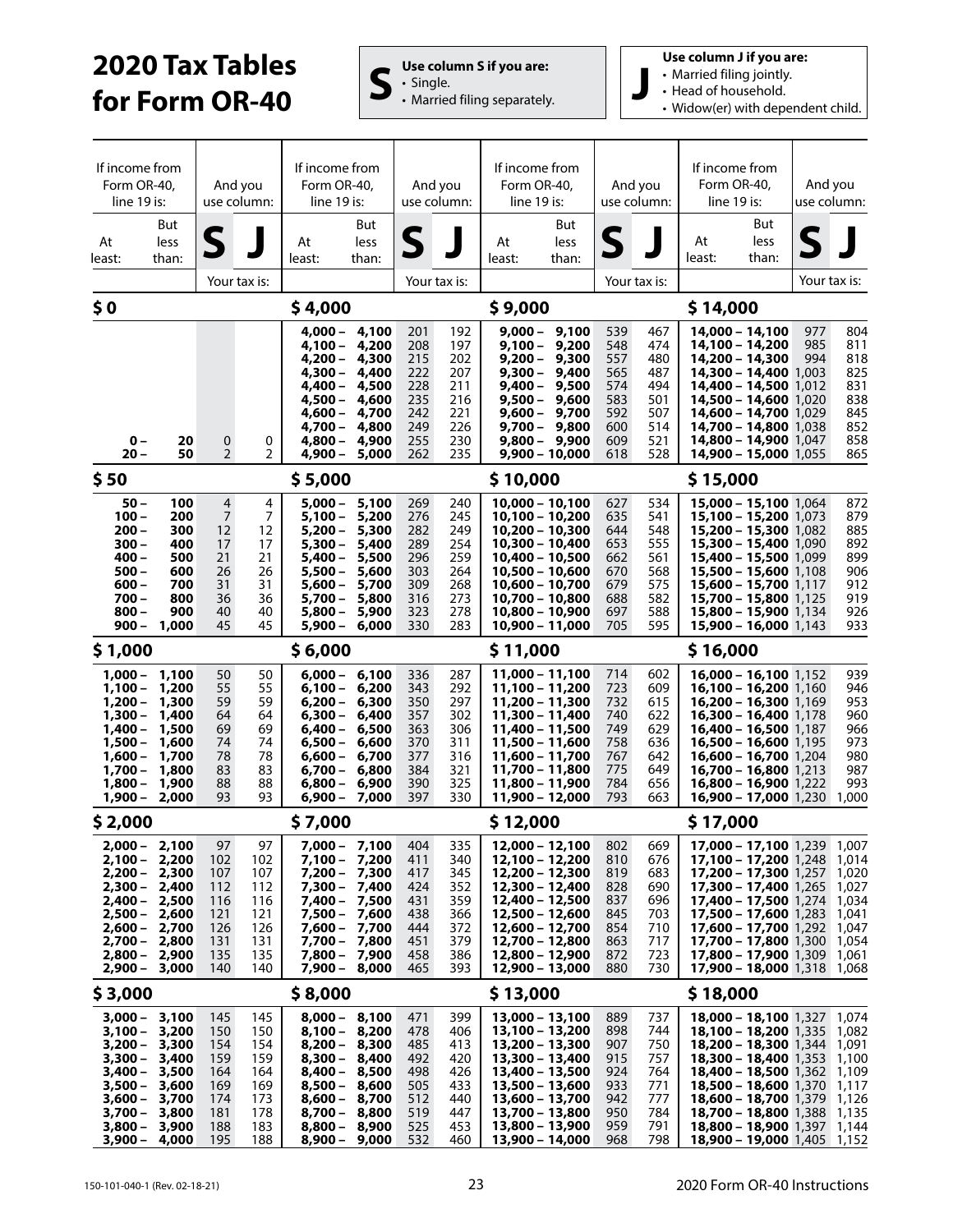# **2020 Tax Tables for Form OR-40 S**  $\left| \begin{array}{c} \mathbf{U} \mathbf{s} \in \mathbf{C} \text{ column S if you are:} \\ \mathbf{S} \end{array} \right|$



**Use column J if you are:**

- Married filing jointly.
- Head of household.
- Widow(er) with dependent child.

| If income from<br>Form OR-40,<br>line 19 is:<br>At<br>least: | But<br>less<br>than:                                                     | And you<br>use column:<br>S |                | If income from<br>Form OR-40,<br>$line 19$ is:<br>But<br>At<br>less<br>least:<br>than: |                                                                          | And you<br>use column:<br>S |                | If income from<br>Form OR-40,<br>line 19 is:<br>But<br>At<br>less<br>least:<br>than: |                                                                          | And you<br>use column:<br>S |                | If income from<br>Form OR-40,<br>line 19 is:<br>But<br>At<br>less<br>least:<br>than: |  | And you<br>use column:<br>5 |                |  |
|--------------------------------------------------------------|--------------------------------------------------------------------------|-----------------------------|----------------|----------------------------------------------------------------------------------------|--------------------------------------------------------------------------|-----------------------------|----------------|--------------------------------------------------------------------------------------|--------------------------------------------------------------------------|-----------------------------|----------------|--------------------------------------------------------------------------------------|--|-----------------------------|----------------|--|
|                                                              |                                                                          |                             | Your tax is:   |                                                                                        |                                                                          |                             | Your tax is:   |                                                                                      |                                                                          |                             | Your tax is:   |                                                                                      |  |                             | Your tax is:   |  |
| \$19,000                                                     |                                                                          |                             | \$24,000       |                                                                                        |                                                                          |                             | \$29,000       |                                                                                      |                                                                          |                             | \$34,000       |                                                                                      |  |                             |                |  |
|                                                              | 19,000 - 19,100 1,414 1,161                                              |                             |                |                                                                                        | 24,000 - 24,100 1,852 1,599                                              |                             |                |                                                                                      | 29,000 - 29,100 2,289 2,036                                              |                             |                | 34,000 - 34,100 2,727 2,474                                                          |  |                             |                |  |
|                                                              | 19,100 - 19,200 1,423 1,170                                              |                             |                |                                                                                        | 24,100 - 24,200 1,860 1,607                                              |                             |                |                                                                                      | 29,100 - 29,200 2,298                                                    |                             | 2,045          | <b>34,100 - 34,200</b> 2,735                                                         |  |                             | 2,482          |  |
|                                                              | 19,200 - 19,300 1,432 1,179<br><b>19,300 - 19,400</b> 1,440 1,187        |                             |                |                                                                                        | 24,200 - 24,300 1,869 1,616<br><b>24,300 - 24,400</b> 1,878 1,625        |                             |                |                                                                                      | 29,200 - 29,300 2,307 2,054<br><b>29,300 - 29,400</b> 2,315              |                             | 2,062          | 34,200 - 34,300 2,744 2,491<br><b>34,300 - 34,400</b> 2,753 2,500                    |  |                             |                |  |
|                                                              | <b>19,400 - 19,500</b> 1,449 1,196                                       |                             |                |                                                                                        | <b>24,400 - 24,500</b> 1,887 1,634                                       |                             |                |                                                                                      | <b>29,400 – 29,500</b> 2,324                                             |                             | 2,071          | <b>34,400 - 34,500</b> 2,762 2,509                                                   |  |                             |                |  |
|                                                              | <b>19,500 - 19,600</b> 1,458<br><b>19,600 - 19,700</b> 1,467             |                             | 1,205<br>1,214 |                                                                                        | <b>24,500 - 24,600</b> 1,895<br><b>24,600 – 24,700</b> 1,904             |                             | 1,642<br>1,651 |                                                                                      | 29,500 - 29,600 2,333<br>29,600 - 29,700 2,342                           |                             | 2,080<br>2,089 | <b>34,500 - 34,600</b> 2,770<br>34,600 - 34,700 2,779                                |  |                             | 2,517<br>2,526 |  |
|                                                              | 19,700 - 19,800 1,475                                                    |                             | 1,222          |                                                                                        | 24,700 - 24,800 1,913                                                    |                             | 1,660          |                                                                                      | 29,700 - 29,800 2,350                                                    |                             | 2,097          | 34,700 - 34,800 2,788                                                                |  |                             | 2,535          |  |
|                                                              | <b>19,800 - 19,900</b> 1,484<br>19,900 - 20,000 1,493 1,240              |                             | 1,231          |                                                                                        | 24,800 - 24,900 1,922<br>24,900 - 25,000 1,930 1,677                     |                             | 1,669          |                                                                                      | 29,800 - 29,900 2,359<br>29,900 - 30,000 2,368 2,115                     |                             | 2,106          | 34,800 - 34,900 2,797<br>34,900 - 35,000 2,805 2,552                                 |  |                             | 2,544          |  |
| \$ 20,000                                                    |                                                                          |                             |                | \$25,000                                                                               |                                                                          |                             |                | \$30,000                                                                             |                                                                          |                             |                | \$35,000                                                                             |  |                             |                |  |
|                                                              | 20,000 - 20,100 1,502 1,249                                              |                             |                |                                                                                        | <b>25,000 - 25,100</b> 1,939 1,686                                       |                             |                |                                                                                      | 30,000 - 30,100 2,377 2,124                                              |                             |                | 35,000 - 35,100 2,814 2,561                                                          |  |                             |                |  |
|                                                              | 20.100 - 20.200 1.510 1.257                                              |                             |                |                                                                                        | 25,100 - 25,200 1.948 1.695                                              |                             |                |                                                                                      | 30,100 - 30,200 2,385                                                    |                             | 2,132          | <b>35,100 - 35,200</b> 2,823                                                         |  |                             | 2,570          |  |
|                                                              | <b>20,200 - 20,300</b> 1,519 1,266<br><b>20,300 - 20,400</b> 1,528       |                             | 1,275          |                                                                                        | <b>25,200 - 25,300</b> 1,957 1,704<br><b>25,300 - 25,400</b> 1,965       |                             | 1,712          |                                                                                      | <b>30,200 - 30,300</b> 2,394<br>30,300 - 30,400 2,403                    |                             | 2,141<br>2,150 | <b>35,200 - 35,300</b> 2,832<br><b>35,300 - 35,400</b> 2,840                         |  |                             | 2,579<br>2,587 |  |
|                                                              | 20,400 - 20,500 1,537                                                    |                             | 1,284          |                                                                                        | 25,400 - 25,500 1,974                                                    |                             | 1,721          |                                                                                      | $30,400 - 30,500$ 2,412                                                  |                             | 2,159          | <b>35,400 - 35,500 2,849</b>                                                         |  |                             | 2,596          |  |
|                                                              | $20,500 - 20,600$ 1,545<br>20,600 - 20,700 1.554                         |                             | 1,292<br>1,301 |                                                                                        | 25,500 - 25,600 1,983<br>25,600 - 25,700 1.992                           |                             | 1,730<br>1,739 |                                                                                      | <b>30,500 - 30,600</b> 2,420<br><b>30,600 - 30,700</b> 2,429             |                             | 2,167<br>2,176 | 35,500 - 35,600 2,858<br>35,600 - 35,700 2,867                                       |  |                             | 2,605<br>2,614 |  |
|                                                              | <b>20,700 - 20,800</b> 1,563                                             |                             | 1,310          |                                                                                        | 25,700 - 25,800 2,000 1,747                                              |                             |                |                                                                                      | <b>30,700 - 30,800</b> 2,438                                             |                             | 2,185          | 35,700 - 35,800 2,875                                                                |  |                             | 2,622          |  |
|                                                              | <b>20,800 - 20,900</b> 1,572<br>20,900 - 21,000 1,580 1,327              |                             | 1,319          |                                                                                        | 25,800 - 25,900 2,009<br>25,900 - 26,000 2,018 1,765                     |                             | 1,756          |                                                                                      | 30,800 - 30,900 2,447<br>30,900 - 31,000 2,455                           |                             | 2,194<br>2,202 | 35,800 - 35,900 2,884<br>35,900 - 36,000 2,893                                       |  |                             | 2,631<br>2,640 |  |
| \$21,000                                                     |                                                                          |                             |                | \$26,000                                                                               |                                                                          |                             |                | \$31,000                                                                             |                                                                          |                             |                | \$36,000                                                                             |  |                             |                |  |
|                                                              | 21,000 - 21,100 1,589 1,336                                              |                             |                |                                                                                        | 26,000 - 26,100 2,027 1,774                                              |                             |                |                                                                                      | 31,000 - 31,100 2,464 2,211                                              |                             |                | 36,000 - 36,100 2,902 2,649                                                          |  |                             |                |  |
|                                                              | <b>21,100 – 21,200</b> 1,598 1,345<br>21,200 - 21,300 1,607              |                             | 1,354          |                                                                                        | <b>26,100 - 26,200</b> 2,035<br>26,200 - 26,300 2,044 1,791              |                             | 1,782          |                                                                                      | 31,100 - 31,200 2,473<br>31,200 - 31,300 2,482 2,229                     |                             | 2,220          | $36,100 - 36,200$ 2,910<br>$36,200 - 36,300$ 2,919                                   |  |                             | 2,657<br>2,666 |  |
|                                                              | <b>21,300 – 21,400</b> 1,615                                             |                             | 1,362          |                                                                                        | 26,300 - 26,400 2,053                                                    |                             | 1,800          |                                                                                      | <b>31,300 - 31,400</b> 2,490                                             |                             | 2,237          | 36,300 - 36,400 2,928                                                                |  |                             | 2,675          |  |
|                                                              | <b>21,400 – 21,500</b> 1,624<br>21,500 - 21,600 1,633                    |                             | 1,371<br>1,380 |                                                                                        | <b>26,400 - 26,500</b> 2,062<br>26,500 - 26,600 2,070                    |                             | 1,809<br>1,817 |                                                                                      | <b>31,400 - 31,500</b> 2,499<br><b>31,500 - 31,600</b> 2,508             |                             | 2,246<br>2,255 | $36,400 - 36,500$ 2,937<br>$36,500 - 36,600$ 2,945                                   |  |                             | 2,684<br>2,692 |  |
|                                                              | <b>21,600 – 21,700</b> 1,642                                             |                             | 1,389          |                                                                                        | 26,600 - 26,700 2,079                                                    |                             | 1,826          |                                                                                      | 31,600 - 31,700 2,517                                                    |                             | 2,264          | 36,600 - 36,700 2,954                                                                |  |                             | 2,701          |  |
|                                                              | <b>21,700 – 21,800</b> 1,650 1,397<br><b>21,800 – 21,900</b> 1,659       |                             | 1,406          |                                                                                        | 26,700 - 26,800 2,088 1,835<br>$26,800 - 26,900$ 2,097                   |                             | 1,844          |                                                                                      | 31,700 - 31,800 2,525<br><b>31,800 - 31,900</b> 2,534                    |                             | 2,272<br>2,281 | 36,700 - 36,800 2,963<br>$36,800 - 36,900$ 2,972                                     |  |                             | 2,710<br>2,719 |  |
|                                                              | <b>21,900 - 22,000</b> 1,668 1,415                                       |                             |                |                                                                                        | <b>26,900 - 27,000</b> 2,105 1,852                                       |                             |                |                                                                                      | 31,900 - 32,000 2,543 2,290                                              |                             |                | 36,900 - 37,000 2,980 2,727                                                          |  |                             |                |  |
| \$22,000                                                     |                                                                          |                             |                | \$27,000                                                                               |                                                                          |                             |                | \$32,000                                                                             |                                                                          |                             |                | \$37,000                                                                             |  |                             |                |  |
|                                                              | <b>22,000 - 22,100</b> 1,677 1,424                                       |                             |                |                                                                                        | $27,000 - 27,100$ 2,114 1,861                                            |                             |                |                                                                                      | <b>32,000 - 32,100</b> 2,552 2,299                                       |                             |                | 37,000 - 37,100 2,989 2,736                                                          |  |                             |                |  |
|                                                              | <b>22,100 – 22,200</b> 1,685 1,432<br><b>22,200 - 22,300</b> 1,694 1,441 |                             |                |                                                                                        | <b>27,100 – 27,200</b> 2,123 1,870<br>27,200 - 27,300 2,132 1,879        |                             |                |                                                                                      | <b>32,100 - 32,200</b> 2,560 2,307<br>32,200 - 32,300 2,569 2,316        |                             |                | <b>37,100 - 37,200</b> 2,998 2,745<br>37,200 - 37,300 3,007 2,754                    |  |                             |                |  |
|                                                              | <b>22,300 - 22,400</b> 1,703 1,450                                       |                             |                |                                                                                        | 27,300 - 27,400 2,140 1,887                                              |                             |                |                                                                                      | 32,300 - 32,400 2,578 2,325                                              |                             |                | 37,300 - 37,400 3,015 2,762                                                          |  |                             |                |  |
|                                                              | 22,400 - 22,500 1,712 1,459<br><b>22,500 - 22,600</b> 1,720 1,467        |                             |                |                                                                                        | 27,400 - 27,500 2,149 1,896<br>27,500 - 27,600 2,158 1,905               |                             |                |                                                                                      | 32,400 - 32,500 2,587 2,334<br><b>32,500 - 32,600</b> 2,595 2,342        |                             |                | 37,400 - 37,500 3,024 2,771<br>37,500 - 37,600 3,033 2,780                           |  |                             |                |  |
|                                                              | <b>22,600 – 22,700</b> 1,729 1,476                                       |                             |                |                                                                                        | 27,600 - 27,700 2,167 1,914                                              |                             |                |                                                                                      | <b>32,600 - 32,700</b> 2,604 2,351                                       |                             |                | 37,600 - 37,700 3,042 2,789                                                          |  |                             |                |  |
|                                                              | <b>22,700 - 22,800</b> 1,738 1,485                                       |                             |                |                                                                                        | <b>27,700 - 27,800</b> 2,175 1,922                                       |                             |                |                                                                                      | <b>32,700 - 32,800</b> 2,613 2,360<br><b>32,800 - 32,900</b> 2,622 2,369 |                             |                | <b>37,700 - 37,800</b> 3,050 2,797<br>37,800 - 37,900 3,059 2,806                    |  |                             |                |  |
|                                                              | 22,800 - 22,900 1,747 1,494<br>22,900 - 23,000 1,755 1,502               |                             |                |                                                                                        | <b>27,800 - 27,900</b> 2,184 1,931<br>27,900 - 28,000 2,193 1,940        |                             |                |                                                                                      | <b>32,900 - 33,000</b> 2,630 2,377                                       |                             |                | <b>37,900 - 38,000</b> 3,068 2,815                                                   |  |                             |                |  |
| \$23,000                                                     |                                                                          |                             |                | \$28,000                                                                               |                                                                          |                             |                | \$33,000                                                                             |                                                                          |                             |                | \$38,000                                                                             |  |                             |                |  |
|                                                              | <b>23,000 - 23,100</b> 1,764 1,511                                       |                             |                |                                                                                        | <b>28,000 - 28,100</b> 2,202 1,949                                       |                             |                |                                                                                      | <b>33,000 - 33,100</b> 2,639 2,386                                       |                             |                | <b>38,000 - 38,100</b> 3,077 2,824                                                   |  |                             |                |  |
|                                                              | <b>23,100 - 23,200</b> 1,773 1,520<br>23,200 - 23,300 1,782 1,529        |                             |                |                                                                                        | <b>28,100 - 28,200</b> 2,210 1,957<br><b>28,200 - 28,300</b> 2,219 1,966 |                             |                |                                                                                      | 33,100 - 33,200 2,648 2,395<br>33,200 - 33,300 2,657 2,404               |                             |                | 38,100 - 38,200 3,085 2,832<br><b>38,200 - 38,300</b> 3,094 2,841                    |  |                             |                |  |
|                                                              | 23,300 - 23,400 1,790 1,537                                              |                             |                |                                                                                        | <b>28,300 - 28,400</b> 2,228 1,975                                       |                             |                |                                                                                      | <b>33,300 - 33,400</b> 2,665 2,412                                       |                             |                | <b>38,300 - 38,400</b> 3,103 2,850                                                   |  |                             |                |  |
|                                                              | <b>23,400 - 23,500</b> 1,799 1,546<br>23,500 - 23,600 1,808 1,555        |                             |                |                                                                                        | <b>28,400 - 28,500</b> 2,237 1,984<br><b>28,500 - 28,600</b> 2,245 1,992 |                             |                |                                                                                      | <b>33,400 - 33,500</b> 2,674 2,421<br><b>33,500 - 33,600</b> 2,683 2,430 |                             |                | <b>38,400 - 38,500</b> 3,112 2,859<br>38,500 - 38,600 3,120 2,867                    |  |                             |                |  |
|                                                              | <b>23,600 - 23,700</b> 1,817 1,564                                       |                             |                |                                                                                        | 28,600 - 28,700 2,254 2,001                                              |                             |                |                                                                                      | 33,600 - 33,700 2,692 2,439                                              |                             |                | 38,600 - 38,700 3,129 2,876                                                          |  |                             |                |  |
|                                                              | 23,700 - 23,800 1,825 1,572<br><b>23,800 - 23,900</b> 1,834 1,581        |                             |                |                                                                                        | <b>28,700 - 28,800</b> 2,263 2,010<br>28,800 - 28,900 2,272 2,019        |                             |                |                                                                                      | <b>33,700 - 33,800</b> 2,700 2,447<br><b>33,800 - 33,900</b> 2,709 2,456 |                             |                | 38,700 - 38,800 3,138 2,885<br><b>38,800 - 38,900</b> 3,147 2,894                    |  |                             |                |  |
|                                                              | 23,900 - 24,000 1,843 1,590                                              |                             |                |                                                                                        | <b>28,900 – 29,000</b> 2,280                                             |                             | 2,027          |                                                                                      | 33,900 - 34,000 2,718 2,465                                              |                             |                | <b>38,900 - 39,000</b> 3,155 2,902                                                   |  |                             |                |  |